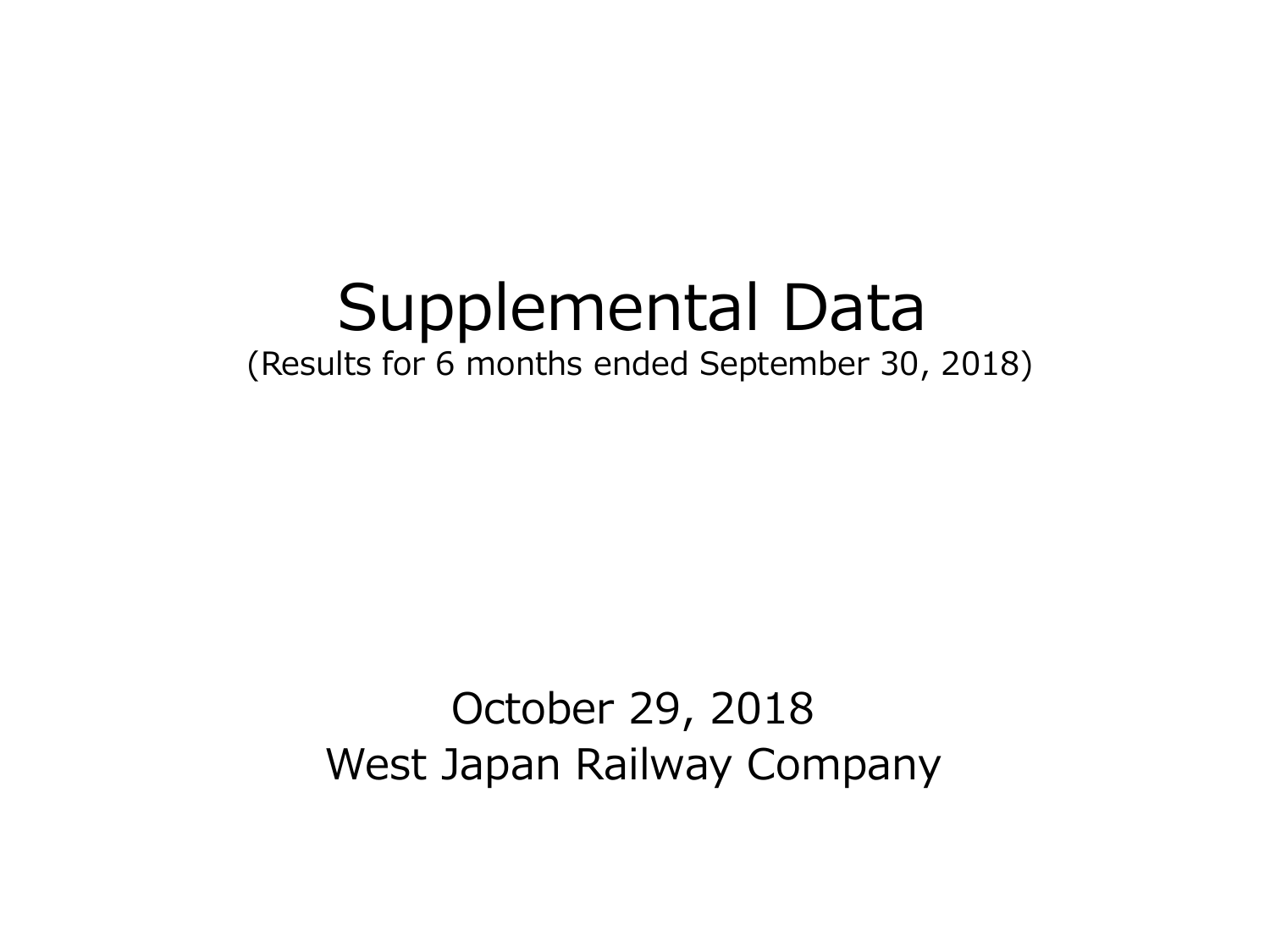

#### ¥Billions

|                                            | 6 months ended | 6 months ended | YoY                     |                   | Results     |               | Forecasts FY2019.3 |                         | YoY           |                                      |
|--------------------------------------------|----------------|----------------|-------------------------|-------------------|-------------|---------------|--------------------|-------------------------|---------------|--------------------------------------|
|                                            | Sep 30, 2017   | Sep 30, 2018   | Increase/<br>(Decrease) | $\frac{0}{0}$     | FY2018.3    | As of July 31 | As of Oct 29       | Increase/<br>(Decrease) | $\frac{0}{0}$ | forecasts<br>Increase/<br>(Decrease) |
|                                            | $\mathsf{A}$   | B              | $B-A$                   | $1 - B/A$         | $\mathsf C$ | D.            | E.                 | $E-C$                   | $1-E/C$       | $E-D$                                |
| [Consolidated]                             |                |                |                         |                   |             |               |                    |                         |               |                                      |
| <b>Operating Revenues</b>                  | 727.1          | 736.9          | 9.8                     | 1.4               | 1,500.4     | 1,525.5       | 1,516.5            | 16.0                    | 1.1           | (9.0)                                |
| Operating Income                           | 111.2          | 113.3          | 2.0                     | 1.9               | 191.3       | 187.5         | 187.5              | (3.8)                   | (2.0)         |                                      |
| Recurring Profit                           | 102.6          | 105.8          | 3.1                     | 3.1               | 177.7       | 174.0         | 174.0              | (3.7)                   | (2.1)         |                                      |
| Profit attributable to<br>owners of parent | 67.8           | 56.4           |                         | $(11.3)$ $(16.7)$ | 110.4       | 111.0         | 95.5               | (14.9)                  | (13.6)        | (15.5)                               |
| [Non-Consolidated]                         |                |                |                         |                   |             |               |                    |                         |               |                                      |
| <b>Operating Revenues</b>                  | 485.4          | 484.6          | (0.8)                   | (0.2)             | 976.2       | 988.0         | 979.0              | 2.7                     | 0.3           | (9.0)                                |
| <b>Transportation Revenues</b>             | 433.6          | 431.7          | (1.9)                   | (0.4)             | 867.8       | 878.0         | 871.0              | 3.1                     | 0.4           | (7.0)                                |
| <b>Operating Expenses</b>                  | 394.7          | 389.6          | (5.1)                   | (1.3)             | 831.9       | 843.0         | 834.0              | 2.0                     | 0.3           | (9.0)                                |
| Personnel costs                            | 109.1          | 108.1          | (0.9)                   | (0.9)             | 221.4       | 217.0         | 216.5              | (4.9)                   | (2.3)         | (0.5)                                |
| Non personnel costs                        | 183.5          | 183.4          | (0.0)                   | (0.0)             | 407.6       | 426.5         | 420.0              | 12.3                    | 3.0           | (6.5)                                |
| Energy costs                               | 22.2           | 22.1           | (0.1)                   | (0.5)             | 44.0        | 46.5          | 45.5               | 1.4                     | 3.2           | (1.0)                                |
| Maintenance costs                          | 66.9           | 63.2           | (3.7)                   | (5.5)             | 161.4       | 172.5         | 166.5              | 5.0                     | 3.1           | (6.0)                                |
| Miscellaneous costs                        | 94.2           | 97.9           | 3.7                     | 4.0               | 202.1       | 207.5         | 208.0              | 5.8                     | 2.9           | 0.5                                  |
| Depreciation                               | 66.8           | 64.3           | (2.5)                   | (3.8)             | 136.8       | 136.5         | 134.5              | (2.3)                   | (1.7)         | (2.0)                                |
| Operating Income                           | 90.6           | 94.9           | 4.2                     | 4.7               | 144.3       | 145.0         | 145.0              | 0.6                     | 0.4           | -                                    |
| Recurring Profit                           | 81.1           | 87.0           | 5.8                     | 7.2               | 128.6       | 131.0         | 131.0              | 2.3                     | 1.8           | $\qquad \qquad$                      |
| Net Income                                 | 55.8           | 45.9           | (9.9)                   | (17.8)            | 80.7        | 89.5          | 74.0               | (6.7)                   | (8.4)         | (15.5)                               |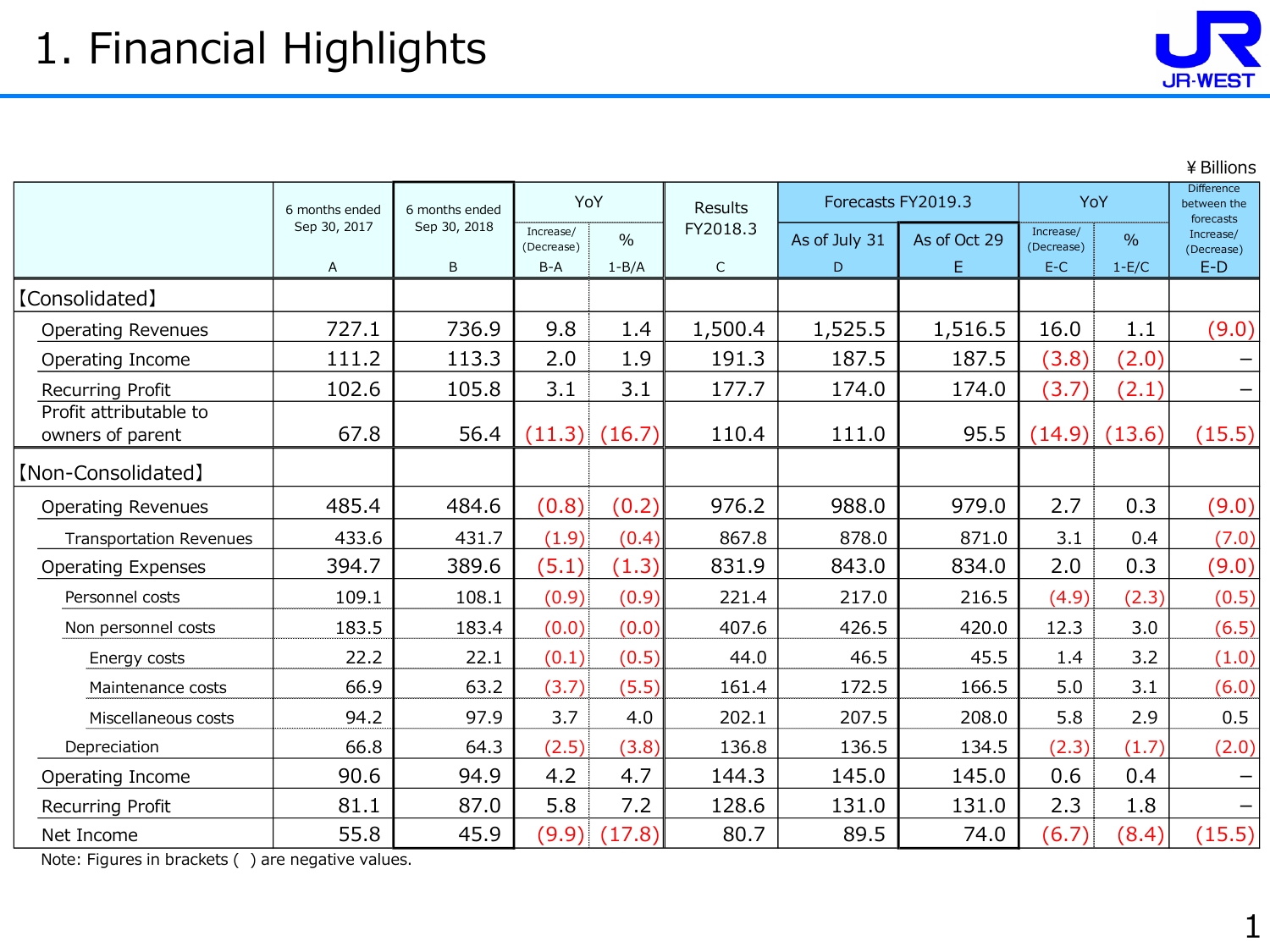# 2. Non-Consolidated Financial Results



|                                     |                |                |                         | ¥ Billions |
|-------------------------------------|----------------|----------------|-------------------------|------------|
|                                     | 6 months ended | 6 months ended | YoY                     |            |
|                                     | Sep 30, 2017   | Sep 30, 2018   | Increase/<br>(Decrease) | $\%$       |
|                                     | Α              | B              | $B-A$                   | $1 - B/A$  |
| <b>Operating Revenues</b>           | 485.4          | 484.6          | (0.8)                   | (0.2)      |
| Transportation revenues             | 433.6          | 431.7          | (1.9)                   | (0.4)      |
| Other                               | 51.8           | 52.8           | 1.0                     | 2.1        |
| <b>Operating Expenses</b>           | 394.7          | 389.6          | (5.1)                   | (1.3)      |
| Personnel costs                     | 109.1          | 108.1          | (0.9)                   | (0.9)      |
| Non personnel costs                 | 183.5          | 183.4          | (0.0)                   | (0.0)      |
| Energy costs                        | 22.2           | 22.1           | (0.1)                   | (0.5)      |
| Maintenance costs                   | 66.9           | 63.2           | (3.7)                   | (5.5)      |
| Miscellaneous costs                 | 94.2           | 97.9           | 3.7                     | 4.0        |
| Rental payments, etc.               | 15.0           | 13.5           | (1.4)                   | (9.9)      |
| Taxes                               | 20.2           | 20.2           | (0.0)                   | (0.2)      |
| Depreciation                        | 66.8           | 64.3           | (2.5)                   | (3.8)      |
| Operating Income                    | 90.6           | 94.9           | 4.2                     | 4.7        |
| Non-operating revenues and expenses | (9.4)          | (7.8)          | 1.5                     | (16.8)     |
| Non-operating revenues              | 1.3            | 2.4            | 1.1                     |            |
| Non-operating expenses              | 10.8           | 10.3           | (0.4)                   |            |
| Recurring Profit                    | 81.1           | 87.0           | 5.8                     | 7.2        |
| Extraordinary profit and loss, net  | (0.7)          | (22.1)         | (21.4)                  |            |
| Extraordinary profit                | 3.4            | 8.8            | 5.4                     |            |
| Extraordinary loss                  | 4.2            | 31.0           | 26.8                    |            |
| Net Income                          | 55.8           | 45.9           | (9.9)                   | (17.8)     |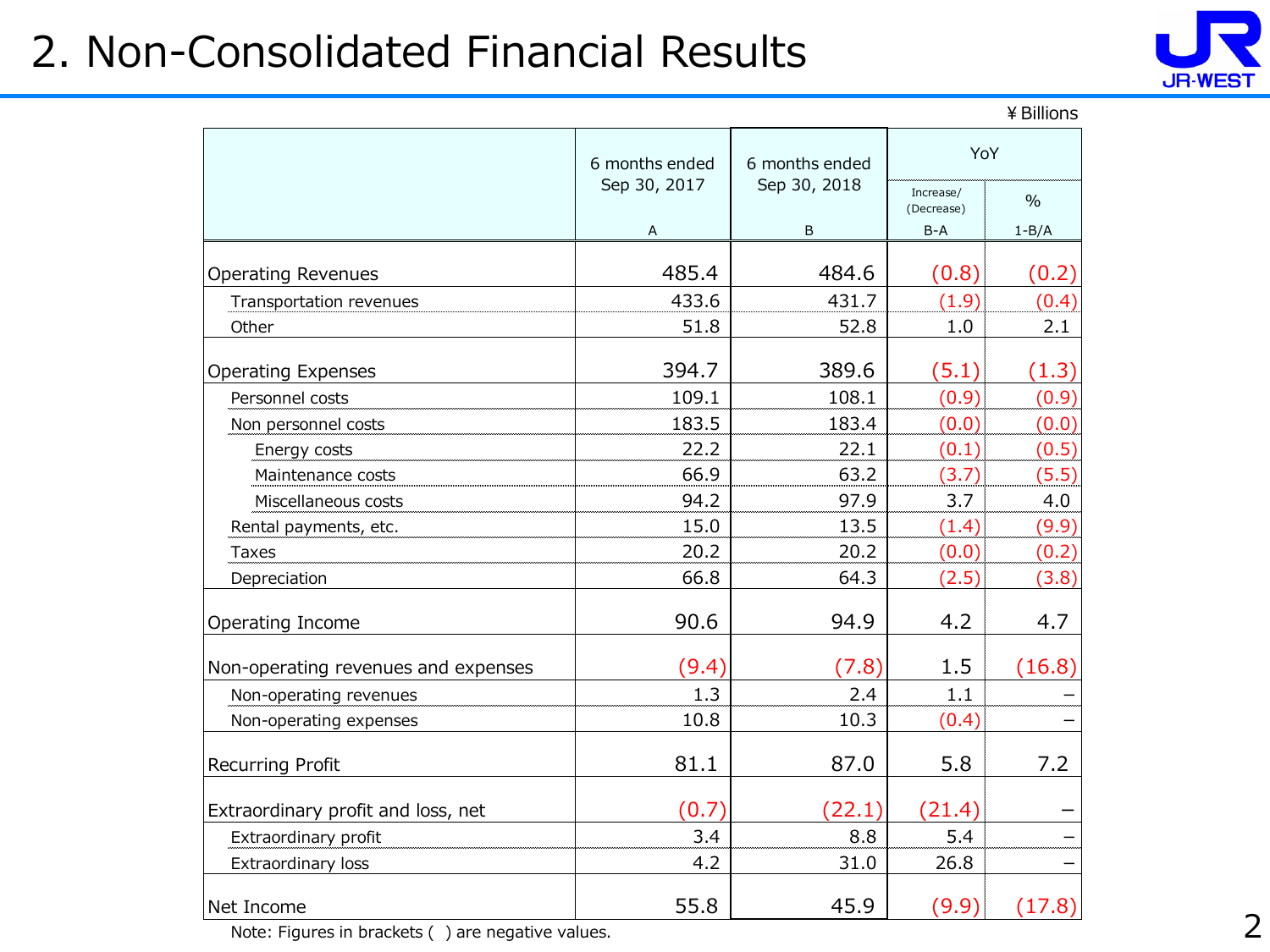#### 3. Major Factors of Increase/Decrease in Transportation Revenues



|                                    |       |                            |       |                                         | ¥ Billions |  |
|------------------------------------|-------|----------------------------|-------|-----------------------------------------|------------|--|
|                                    |       |                            |       | Results for 6 months ended Sep 30, 2018 |            |  |
| Transportation                     |       | YoY<br>Increase/(Decrease) |       | Major factors                           |            |  |
| revenues                           |       | Amount                     | $\%$  |                                         | Amount     |  |
|                                    |       |                            |       | Fundamentals 1.9%                       | 4.2        |  |
|                                    |       |                            |       | Special factors                         |            |  |
|                                    |       |                            |       | ·Inbound                                | 0.8        |  |
|                                    |       |                            |       | ·Favorable demand during peak periods   | 1.0        |  |
| Shinkansen                         | 227.2 | 4.5                        | 2.0   | ·Northern Osaka Prefecture Earthquake   | (0.4)      |  |
|                                    |       |                            |       | The Heavy Rain Event of July 2018       | (2.1)      |  |
|                                    |       |                            |       | ·Typhoon No.21 (Jebi), etc.             | 0.7        |  |
|                                    |       |                            |       | etc.                                    |            |  |
|                                    |       |                            | (2.2) | Fundamentals (0.7%)                     | (1.0)      |  |
|                                    |       | (3.4)                      |       | Special factors                         |            |  |
|                                    |       |                            |       | $\cdot$ Inbound                         | 0.4        |  |
| Kansai Urban Area<br>(Kyoto-Osaka- | 152.2 |                            |       | · Favorable demand during peak periods  | 0.2        |  |
| Kobe Area)                         |       |                            |       | ·Northern Osaka Prefecture Earthquake   | (0.4)      |  |
|                                    |       |                            |       | The Heavy Rain Event of July 2018       | (1.5)      |  |
|                                    |       |                            |       | ·Typhoon No.21 (Jebi), etc.             | (1.4)      |  |
|                                    |       |                            |       | etc.                                    |            |  |
|                                    |       |                            |       | Fundamentals (0.6%)                     | (0.3)      |  |
|                                    |       |                            |       | Special factors                         |            |  |
|                                    |       |                            |       | $\cdot$ Inbound                         | 0.1        |  |
| Other                              | 52.2  |                            | (5.5) | · Favorable demand during peak periods  | 0.1        |  |
| lines                              |       | (3.0)                      |       | ·Northern Osaka Prefecture Earthquake   | (0.1)      |  |
|                                    |       |                            |       | The Heavy Rain Event of July 2018       | (2.6)      |  |
|                                    |       |                            |       | ·Typhoon No.21 (Jebi), etc.             | (0.3)      |  |
|                                    |       |                            |       | etc.                                    |            |  |
| Conventional lines                 | 204.5 | (6.4)                      | (3.1) |                                         |            |  |
| Total                              | 431.7 | (1.9)                      | (0.4) |                                         |            |  |

Note: Revenues from luggage transportation are omitted due to the small amount. Figures in brackets( ) are negative values.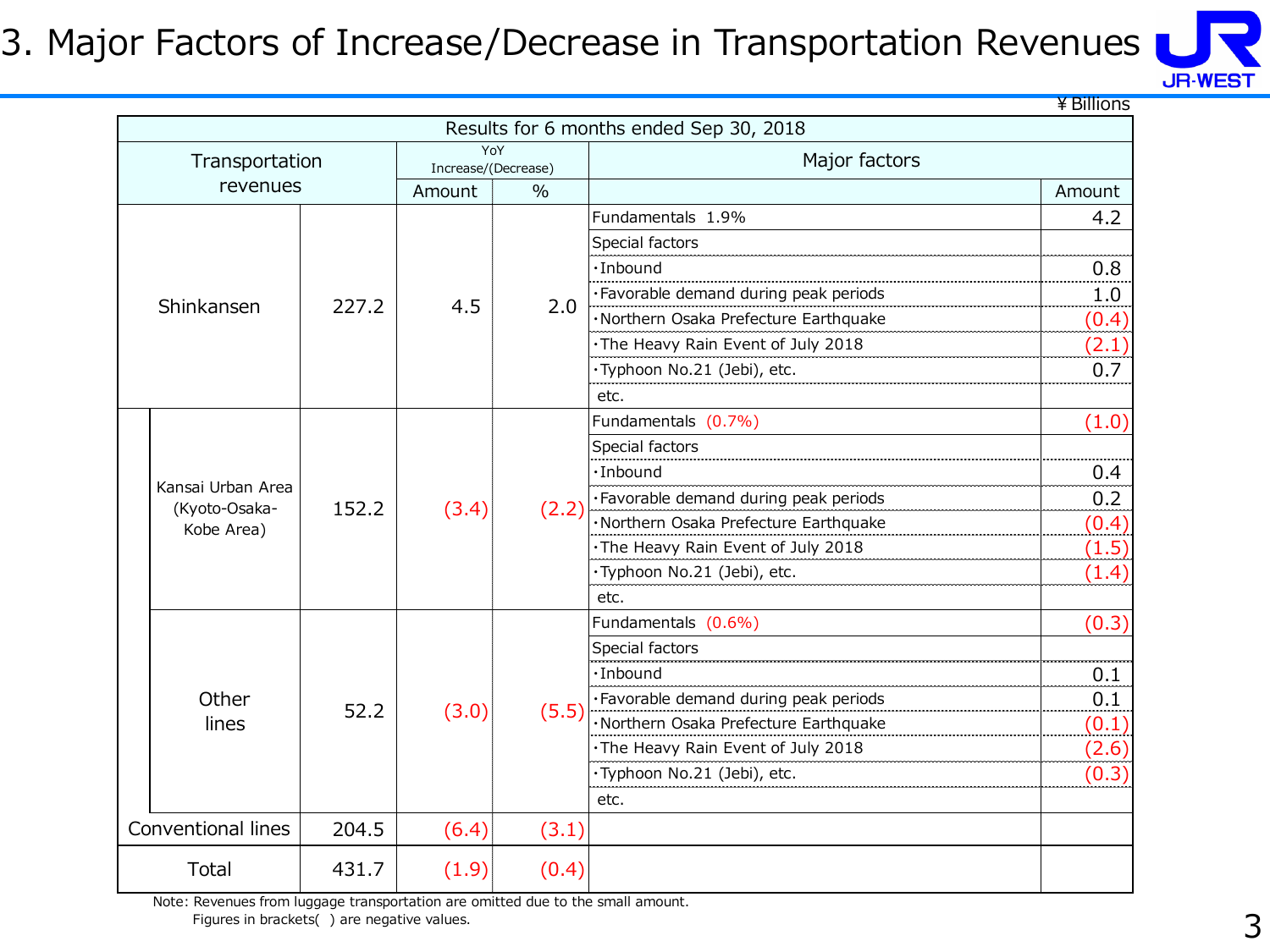### 4. Transportation Revenues and Passenger-Kilometers



| <b>Transportation Revenues</b>               |          |                                                                                              |                    |          |          |                                                        | Passenger-Kilometers |          |                                    |          |                                  |                    |
|----------------------------------------------|----------|----------------------------------------------------------------------------------------------|--------------------|----------|----------|--------------------------------------------------------|----------------------|----------|------------------------------------|----------|----------------------------------|--------------------|
|                                              |          |                                                                                              |                    |          |          | ¥ Billions                                             |                      |          |                                    |          | Millions of passenger-kilometers |                    |
|                                              |          | Results for 6 months ended Sep 30<br>3 months (2Q)<br>$(4/1 \sim 9/30)$<br>$(7/1 \sim 9/30)$ |                    |          |          | Results for 6 months ended Sep 30<br>$(4/1 \sim 9/30)$ |                      |          | 3 months (2Q)<br>$(7/1 \sim 9/30)$ |          |                                  |                    |
|                                              | FY2018.3 | FY2019.3                                                                                     | YoY                | FY2018.3 | FY2019.3 | YoY                                                    | FY2018.3             | FY2019.3 | YoY                                | FY2018.3 | FY2019.3                         | YoY                |
| Total                                        | 433.6    | 431.7                                                                                        | (1.9)<br>(0.4%)    | 222.5    | 217.9    | (4.5)<br>$(2.1\%)$                                     | 29,881               | 29,742   | (138)<br>$(0.5\%)$                 | 15,214   | 14,992                           | (222)<br>(1.5%)    |
| Shinkansen                                   | 222.6    | 227.2                                                                                        | 4.5<br>2.0%        | 115.3    | 117.5    | 2.1<br>1.9%                                            | 10,407               | 10,548   | 140<br>1.3%                        | 5,408    | 5,472                            | 64<br>1.2%         |
| <b>Commuter Passes</b>                       | 5.4      | 5.6                                                                                          | 0.1<br>3.6%        | 2.7      | 2.8      | 0.0<br>3.4%                                            | 431                  | 447      | 15<br>3.6%                         | 215      | 222                              | 6<br>3.1%          |
| Non-Commuter Passes                          | 217.2    | 221.5                                                                                        | 4.3<br>2.0%        | 112.6    | 114.6    | 2.0<br>1.8%                                            | 9,976                | 10,101   | 125<br>1.3%                        | 5,193    | 5,250                            | 57<br>1.1%         |
| <b>Conventional Lines</b>                    | 210.9    | 204.5                                                                                        | (6.4)<br>$(3.1\%)$ | 107.2    | 100.4    | (6.7)<br>(6.3%)                                        | 19,473               | 19,194   | (279)<br>(1.4%)                    | 9,806    | 9,519                            | (286)<br>(2.9%)    |
| <b>Commuter Passes</b>                       | 72.2     | 72.0                                                                                         | (0.1)<br>(0.3%)    | 35.9     | 35.6     | (0.2)<br>(0.7%)                                        | 11,803               | 11,751   | (51)<br>(0.4%)                     | 5,800    | 5,753                            | (46)<br>(0.8%)     |
| Non-Commuter Passes                          | 138.6    | 132.4                                                                                        | (6.2)<br>$(4.5\%)$ | 71.3     | 64.8     | (6.5)<br>$(9.1\%)$                                     | 7,670                | 7,442    | (227)<br>$(3.0\%)$                 | 4,005    | 3,765                            | (240)<br>$(6.0\%)$ |
| Kansai Urban Area<br>(Kyoto-Osaka-Kobe Area) | 155.6    | 152.2                                                                                        | (3.4)<br>(2.2%)    | 78.2     | 74.6     | (3.5)<br>$(4.5\%)$                                     | 15,211               | 15,079   | (131)<br>(0.9%)                    | 7,599    | 7,468                            | (130)<br>$(1.7\%)$ |
| <b>Commuter Passes</b>                       | 59.4     | 59.4                                                                                         | 0.0<br>0.0%        | 29.5     | 29.4     | (0.0)<br>(0.1%                                         | 9,678                | 9,661    | (17)<br>(0.2%)                     | 4,764    | 4,748                            | (15)<br>(0.3%)     |
| Non-Commuter Passes                          | 96.2     | 92.7                                                                                         | (3.4)<br>$(3.6\%)$ | 48.6     | 45.2     | (3.4)<br>$(7.2\%)$                                     | 5,532                | 5,418    | (114)<br>$(2.1\%)$                 | 2,835    | 2,720                            | (114)<br>$(4.1\%)$ |
| Other Lines                                  | 55.3     | 52.2                                                                                         | (3.0)<br>(5.5%)    | 28.9     | 25.8     | (3.1)<br>$(11.0\%)$                                    | 4,261                | 4,114    | (147)<br>(3.5%)                    | 2,206    | 2,050                            | (155)<br>$(7.1\%)$ |
| <b>Commuter Passes</b>                       | 12.8     | 12.6                                                                                         | (0.2)<br>$(1.6\%)$ | 6.3      | 6.1      | (0.1)<br>$(3.0\%)$                                     | 2,124                | 2,089    | (34)<br>$(1.6\%)$                  | 1,036    | 1,005                            | (30)<br>$(2.9\%)$  |
| Non-Commuter Passes                          | 42.4     | 39.6                                                                                         | (2.8)<br>$(6.6\%)$ | 22.6     | 19.6     | (3.0)<br>(13.3%)                                       | 2,137                | 2,024    | (112)<br>$(5.3\%)$                 | 1,170    | 1,044                            | (125)<br>(10.7%)   |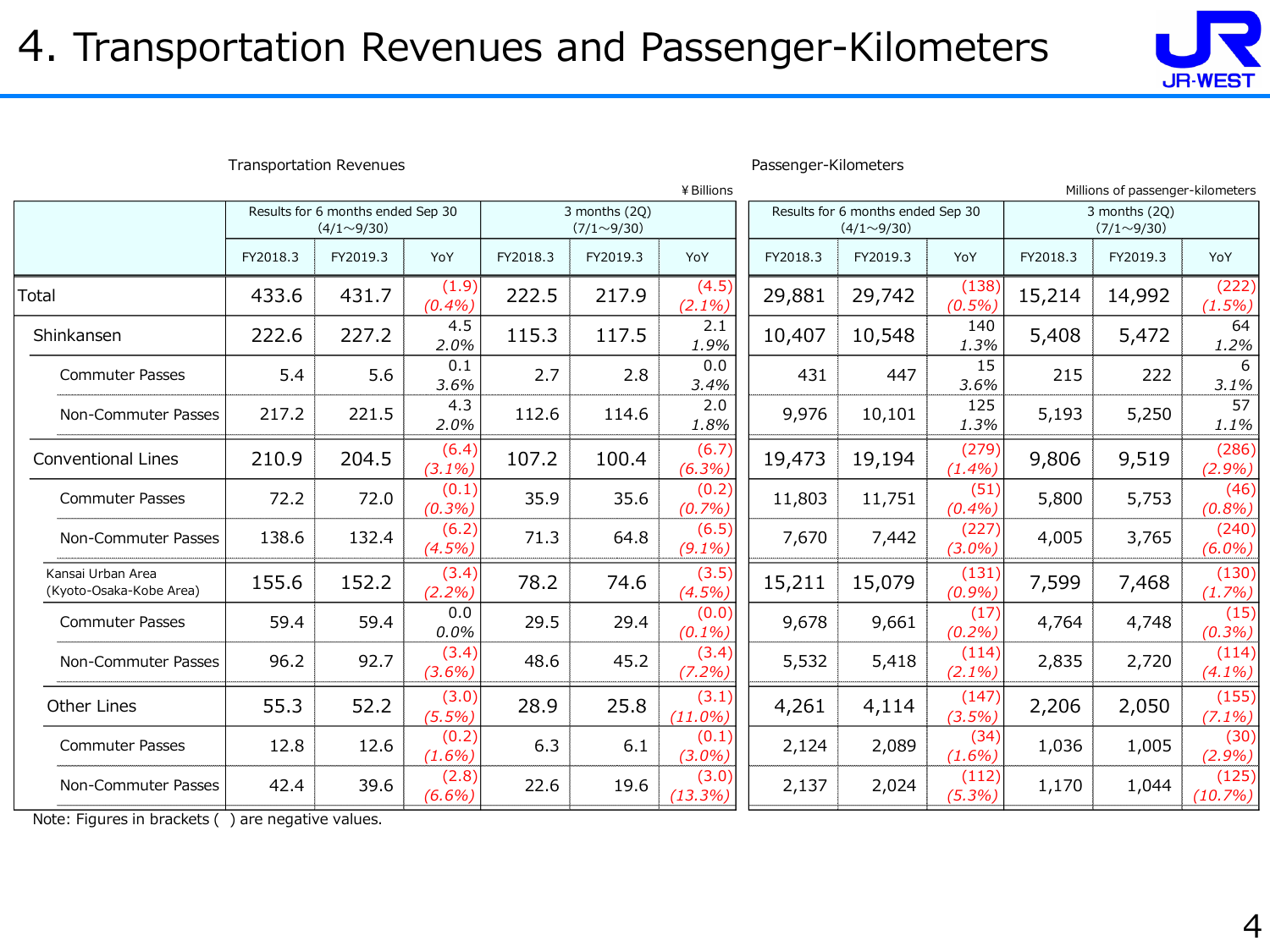#### 5. Major Factors of Increase/Decrease in Operating Expenses (Non-consolidated)



¥Billions

|                                  |       |                         | Results for 6 months ended Sep 30, 2018 |                                                                                                                                           |  |  |  |
|----------------------------------|-------|-------------------------|-----------------------------------------|-------------------------------------------------------------------------------------------------------------------------------------------|--|--|--|
| Item                             |       | YoY                     |                                         |                                                                                                                                           |  |  |  |
|                                  |       | Increase/<br>(Decrease) | $\%$                                    | Major factors (YoY)                                                                                                                       |  |  |  |
| Personnel costs                  | 108.1 | (0.9)                   | (0.9)                                   | · Difference in unit cost                                                                                                                 |  |  |  |
| Energy costs                     | 22.1  | (0.1)                   | (0.5)                                   |                                                                                                                                           |  |  |  |
| Maintenance<br>costs             | 63.2  | (3.7)                   | (5.5)                                   | · Schedule adjustment of capital expenditure-related removal works<br>in order to prioritize service restoration work from diasters, etc. |  |  |  |
| Miscellaneous<br>costs           | 97.9  | 3.7                     | 4.0                                     | · Expenditure for the substitute bus services due to the torrential<br>rains disaster, etc.                                               |  |  |  |
| Rental Payments,<br>etc          | 13.5  | (1.4)                   | (9.9)                                   | · JR Tozai Line, etc.                                                                                                                     |  |  |  |
| <b>Taxes</b>                     | 20.2  | (0.0)                   | (0.2)                                   |                                                                                                                                           |  |  |  |
| Depreciation and<br>amortization | 64.3  | (2.5)                   |                                         | $(3.8)$ $\cdot$ Progress of depreciation and amortization, etc.                                                                           |  |  |  |
| <b>Total</b>                     | 389.6 | (5.1)                   | (1.3)                                   |                                                                                                                                           |  |  |  |

Note: Figures in brackets ( ) are negative values.

 ※With regard to the disaster recovery expense from the Heavy Rain Event of July 2018, the Company recorded \21.5 billion as "Provisions for loss on disaster" under extraordinary losses.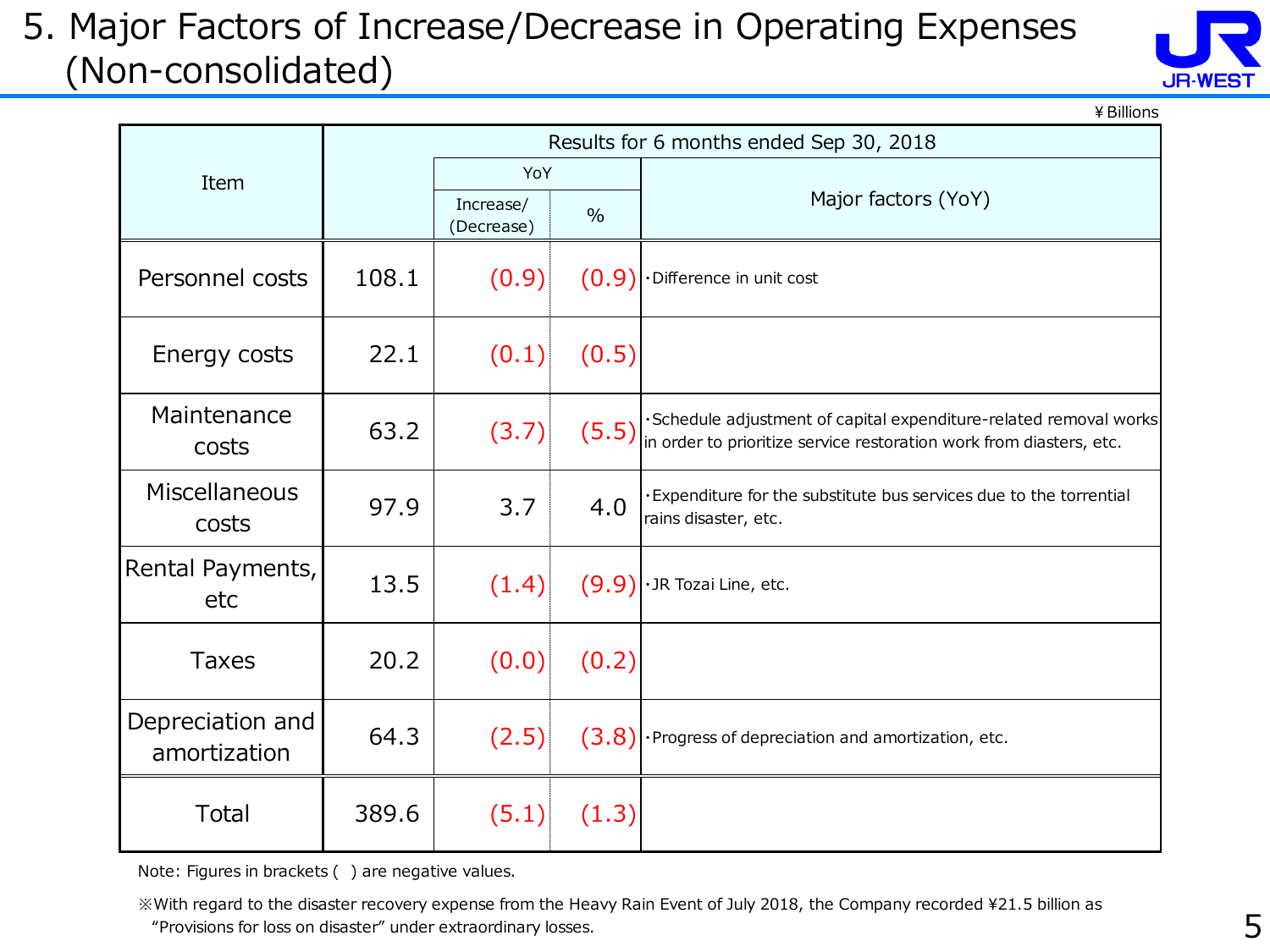# 6. Consolidated Financial Results



#### ¥Billions

|                                                                              | 6 months ended    | 6 months ended    | YoY                              |                            |
|------------------------------------------------------------------------------|-------------------|-------------------|----------------------------------|----------------------------|
|                                                                              | Sep 30, 2017<br>А | Sep 30, 2018<br>B | Increase/<br>(Decrease)<br>$B-A$ | $\frac{0}{0}$<br>$1 - B/A$ |
|                                                                              |                   |                   |                                  |                            |
| <b>Operating Revenues</b>                                                    | 727.1             | 736.9             | 9.8                              | 1.4                        |
| <b>Operating Expenses</b>                                                    | 615.8             | 623.6             | 7.8                              | 1.3                        |
| Operating Income                                                             | 111.2             | 113.3             | 2.0                              | 1.9                        |
| Non-operating revenues and expenses, net                                     | (8.5)             | (7.4)             | 1.0                              | (12.5)                     |
| Non-operating revenues                                                       | 2.6               | 3.3               | 0.7                              |                            |
| Non-operating expenses                                                       | 11.1              | 10.8              | (0.3)                            |                            |
| Recurring Profit                                                             | 102.6             | 105.8             | 3.1                              | 3.1                        |
| Extraordinary profit and loss, net                                           | (1.3)             | (22.7)            | (21.4)                           |                            |
| Extraordinary profit                                                         | 5.1               | 9.2               | 4.0                              |                            |
| Extraordinary loss                                                           | 6.4               | 31.9              | 25.5                             |                            |
| Profit attributable to owners of parent                                      | 67.8              | 56.4              | (11.3)                           | (16.7)                     |
| Comprehensive Income<br>Note: Figures in brackets ()<br>are negative values. | 70.1              | 58.4              | (11.7)                           | (16.7)                     |

6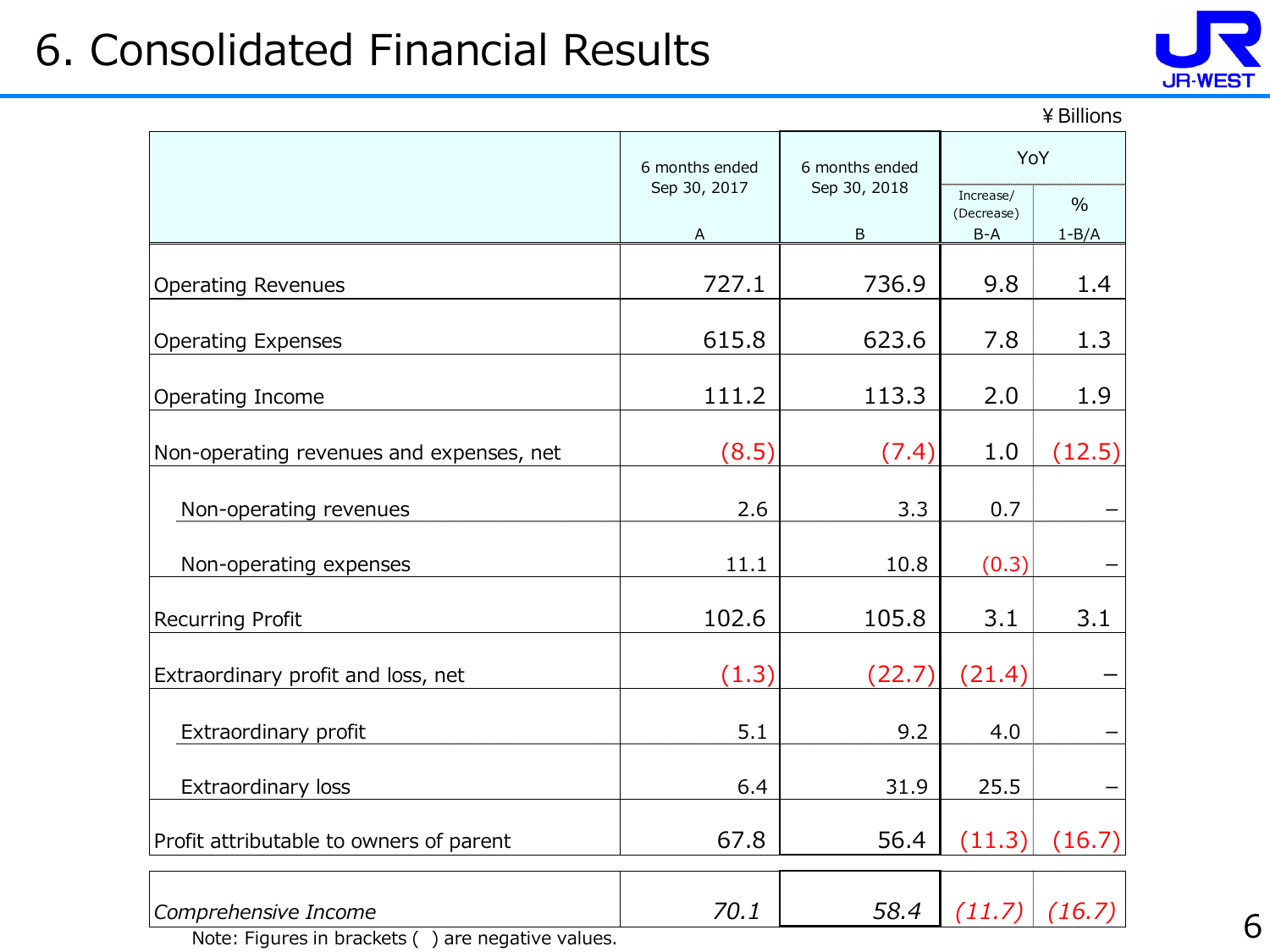#### 7. Consolidated Financial Results (Segment Information)



|                                                                 |                                |                                |                                | ¥ Billions    |
|-----------------------------------------------------------------|--------------------------------|--------------------------------|--------------------------------|---------------|
|                                                                 | 6 months ended<br>Sep 30, 2017 | 6 months ended<br>Sep 30, 2018 | YoY<br>Increase/<br>(Decrease) | $\frac{0}{0}$ |
|                                                                 | A                              | B                              | $B-A$                          | $1 - B/A$     |
| Operating Revenues*1                                            | 727.1                          | 736.9                          | 9.8                            | 1.4           |
| Transportation                                                  | 472.7                          | 471.3                          | (1.4)                          | (0.3)         |
| Retail                                                          | 117.5                          | 119.6                          | 2.0                            | 1.8           |
| Sales of goods and food services                                | 80.2                           | 83.8                           | 3.6                            | 4.5           |
| [Accommodation-oriented budget hotels] (restated) <sup>*2</sup> | [5.6]                          | [6.2]                          | [0.5]                          | [10.5]        |
| Department stores                                               | 33.0                           | 31.5                           | (1.5)                          | (4.7)         |
| Real estate                                                     | 68.7                           | 69.2                           | 0.5                            | 0.7           |
| Shopping center                                                 | 29.1                           | 30.0                           | 0.8                            | 2.9           |
| Real estate lease and sale                                      | 38.5                           | 38.1                           | (0.3)                          | (1.0)         |
| [Real estate sale] (restated)                                   | [17.1]                         | [15.9]                         | [(1.2)]                        | [(7.4)]       |
| Other businesses                                                | 68.1                           | 76.8                           | 8.6                            | 12.8          |
| Hotel                                                           | 17.6                           | 16.5                           | (1.0)                          | (5.9)         |
| Nippon Travel Agency                                            | 19.3                           | 18.4                           | (0.8)                          | (4.3)         |
| Operating Income <sup>*1</sup>                                  | 111.2                          | 113.3                          | 2.0                            | 1.9           |
| Transportation                                                  | 83.5                           | 87.8                           | 4.2                            | 5.1           |
| Retail                                                          | 3.3                            | 2.9                            | (0.3)                          | (11.5)        |
| Sales of goods and food services                                | 3.2                            | 2.6                            | (0.5)                          | (17.1)        |
| Department stores                                               | (0.0)                          | 0.1                            | 0.2                            |               |
| Real estate                                                     | 19.8                           | 18.2                           | (1.5)                          | (7.9)         |
| Shopping center                                                 | 4.4                            | 4.7                            | 0.3                            | 8.4           |
| Real estate lease and sale                                      | 10.3                           | 10.6                           | 0.2                            | 2.1           |
| Other businesses                                                | 3.2                            | 2.9                            | (0.2)                          | (9.2)         |
| Hotel                                                           | 0.8                            | 0.0                            | (0.8)                          | (96.9)        |
| Nippon Travel Agency                                            | (0.7)                          | (0.6)                          | 0.1                            | (14.5)        |

Note: Figures in brackets ( ) are negative values.

\*1 The breakdowns of operating revenues and operating income by each segment are the sums of those of major subsidiaries.

\*2 Figures in brackets 【 】 are the sales of accommodation-oriented budget hotel, "VIA INN", sales, excluding Shimonoseki (non-consolidated), Asakusa (other business segment), and Hiroshima Kanayamacho (other business segment) locations.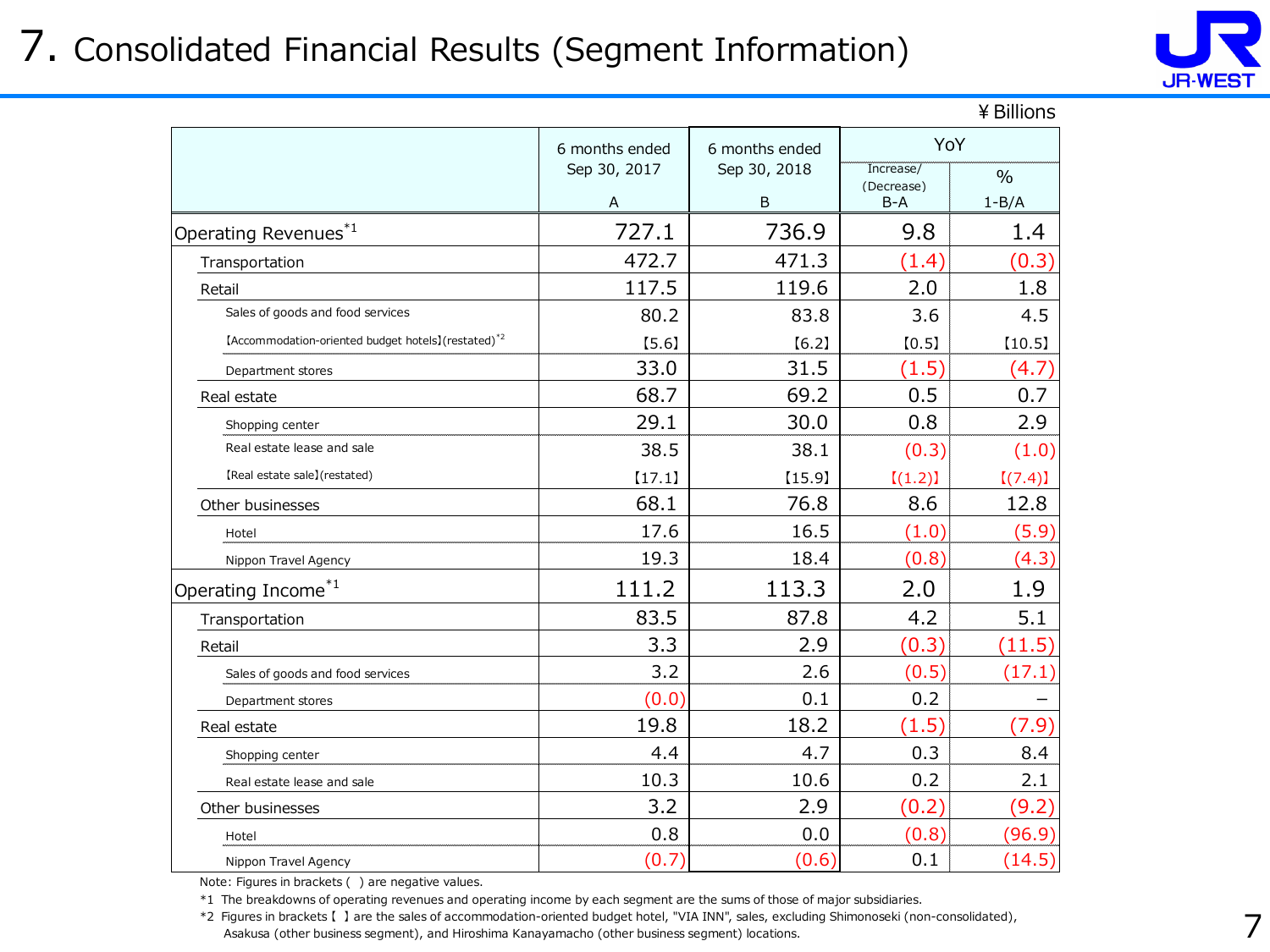

 $\angle$  Billions

|                         |                      |                           |       |                         |        | Results for 6 months ended June 30,2018                             |
|-------------------------|----------------------|---------------------------|-------|-------------------------|--------|---------------------------------------------------------------------|
|                         |                      |                           |       |                         | YoY    |                                                                     |
|                         |                      |                           |       | Increase/<br>(Decrease) | $\%$   | Major factors (YoY)                                                 |
|                         | Sales of goods       | Operating Revenues        | 83.8  | 3.6                     | 4.5    | ·Seven-Eleven allied stores favorable, etc.                         |
| Retail                  | and food services    | Operating Income          | 2.6   | (0.5)                   | (17.1) |                                                                     |
|                         |                      | <b>Operating Revenues</b> | 31.5  | (1.5)                   | (4.7)  | ·Natural disasters<br>·Hindrance from renovation construction, etc. |
|                         | Department stores    | Operating Income          | 0.1   | 0.2                     |        |                                                                     |
|                         | Shopping center      | <b>Operating Revenues</b> | 30.0  | 0.8                     | 2.9    |                                                                     |
| Real estate             |                      | Operating Income          | 4.7   | 0.3                     | 8.4    |                                                                     |
|                         | Real estate lease    | Operating Revenues        | 38.1  | (0.3)                   | (1.0)  |                                                                     |
|                         | and sale             | Operating Income          | 10.6  | 0.2                     | 2.1    |                                                                     |
|                         | Hotel                | Operating Revenues        | 16.5  | (1.0)                   | (5.9)  | ·Closure of Sannomiya Terminal Building and natural                 |
| <b>Other Businesses</b> |                      | Operating Income          | 0.0   | (0.8)                   | (96.9) | disasters, etc.                                                     |
|                         |                      | <b>Operating Revenues</b> | 18.4  | (0.8)                   | (4.3)  | ·Weak trends in domestic travel, etc.                               |
|                         | Nippon travel agency | Operating Income          | (0.6) | 0.1                     | (14.5) |                                                                     |

Note: Figures in brackets ( ) are negative values.

 $*$  Operating revenues are the revenues from third parties ( = customers). The breakdowns of operating revenues by each segment are the sums of revenues of major subsidiaries.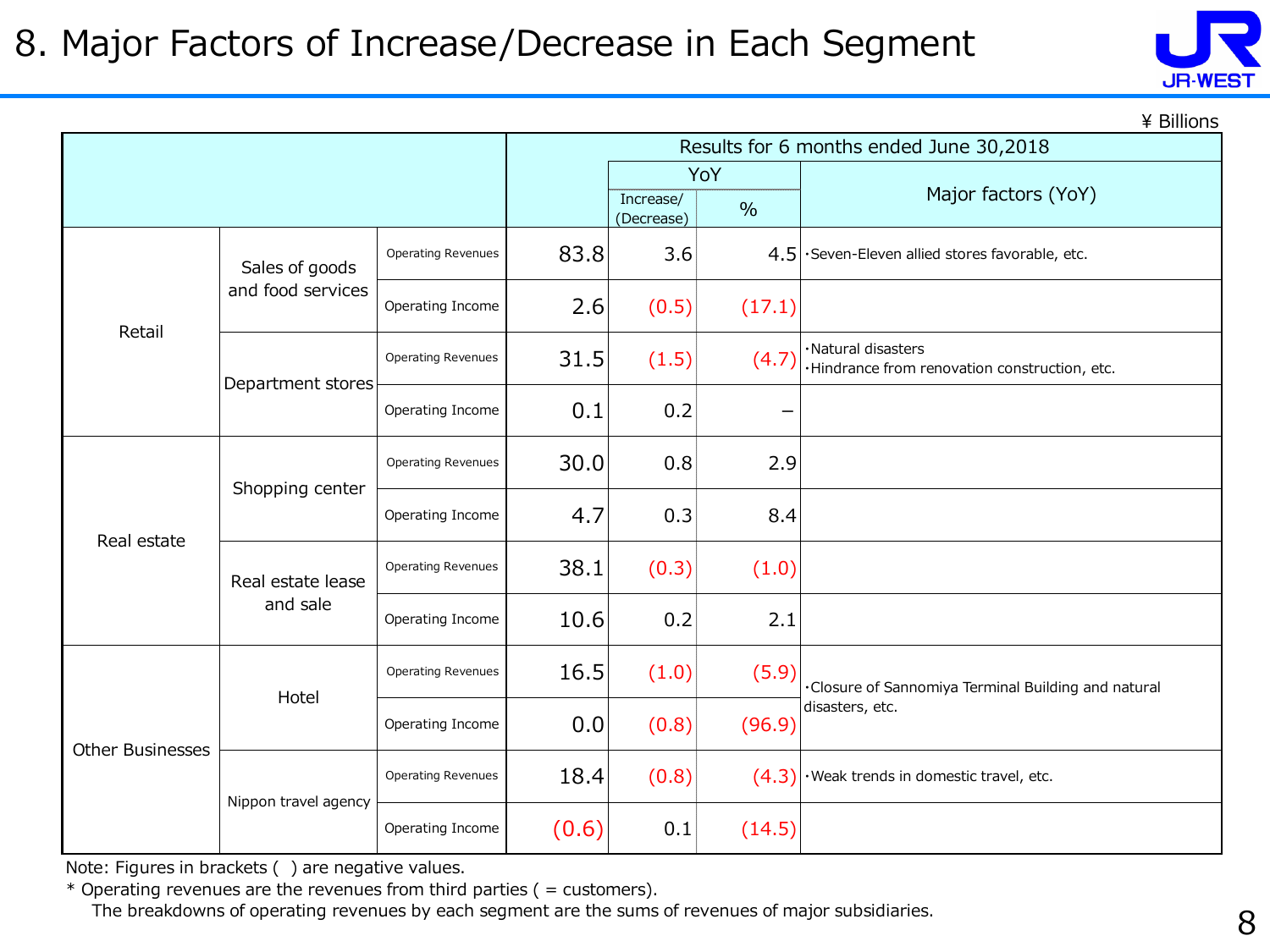#### 9. Consolidated Financial Situation and Statement Cash Flows



|                                        |                         |                       | ¥ Billions                                   |
|----------------------------------------|-------------------------|-----------------------|----------------------------------------------|
|                                        | As of March 31,<br>2018 | As of Sep 30,<br>2018 | <b>Difference</b><br>increase/<br>(decrease) |
|                                        | A                       | B                     | $B-A$                                        |
| Assets                                 | 3,071.8                 | 3,124.1               | 52.2                                         |
| Liabilities                            | 1,955.5                 | 1,974.7               | 19.2                                         |
| Net assets                             | 1,116.3                 | 1,149.3               | 33.0                                         |
| Balance of Long-term Debt and Payables | 1,032.2                 | 1,073.9               | 41.7                                         |
| [Average interest rate (%) ]           | [1.86]                  | [1.83]                | [(0.03)]                                     |
| Shinkansen Purchase Liability          | 103.8                   | 103.3                 | (0.4)                                        |
| [Average interest rate (%) ]           | [6.55]                  | [6.55]                | $\mathfrak{l}-\mathfrak{l}$                  |
| <b>Bonds</b>                           | 524.9                   | 564.9                 | 40.0                                         |
| [Average interest rate (%) ]           | [1.58]                  | (1.55)                | [(0.03)]                                     |
| Equity ratio $(\%)$                    | 33.2                    | 33.7                  | 0.5                                          |
| Net assets per share $(4)$             | 5,273.42                | 5,471.86              | 198.44                                       |

|                                                    | 6 months ended<br>Sep 30, 2017<br>A | 6 months ended<br>Sep 30,2018<br>B | YoY<br>increase/<br>(decrease)<br>B-A |
|----------------------------------------------------|-------------------------------------|------------------------------------|---------------------------------------|
| Cash flows from operating activities               | 99.6                                | 93.5                               | (6.0)                                 |
| Cash flows from investing activities               | (62.7)                              | (81.0)                             | (18.3)                                |
| Free cash flows                                    | 36.9                                | 12.5                               | (24.4)                                |
| Cash flows from financing activities               | (23.7)                              | 21.2                               | 44.9                                  |
| Change in cash and cash equivalents, net           | 14.0                                | 33.7                               | 19.7                                  |
| Cash and cash equivalents at the end of the period | 77.3                                | 135.2                              | 57.8                                  |

Note: Figures in brackets ( ) are negative values.

\* Figures at the end of FY2018.3 have been retroactively adjusted due to the application of "Partial Amendments to Accounting Standard for Tax Effect Accounting"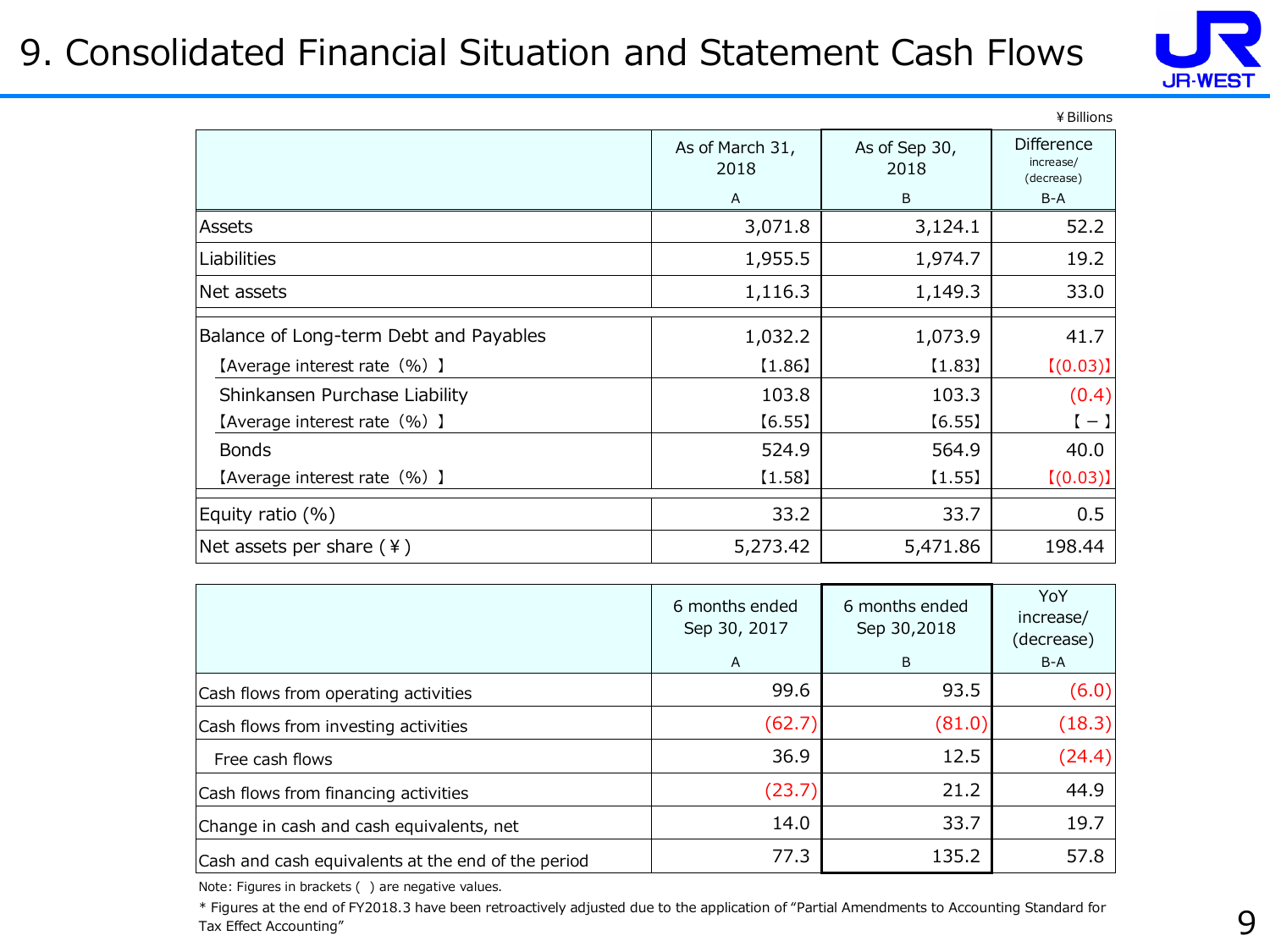# 10. Non-Consolidated Financial Forecasts



¥Billions

|                                          | Results  | Forecasts FY2019.3 |              | YoY                     |               | Difference<br>between the<br>forecasts |
|------------------------------------------|----------|--------------------|--------------|-------------------------|---------------|----------------------------------------|
|                                          | FY2018.3 | As of July 31      | As of Oct 29 | Increase/<br>(Decrease) | $\frac{0}{0}$ | Increase/<br>(Decrease)                |
|                                          | A        | B.                 | $\mathsf{C}$ | $C-A$                   | $1-C/A$       | $C-B$                                  |
| <b>Operating Revenues</b>                | 976.2    | 988.0              | 979.0        | 2.7                     | 0.3           | (9.0)                                  |
| Transportation revenues                  | 867.8    | 878.0              | 871.0        | 3.1                     | 0.4           | (7.0)                                  |
| Other                                    | 108.4    | 110.0              | 108.0        | (0.4)                   | (0.4)         | (2.0)                                  |
| <b>Operating Expenses</b>                | 831.9    | 843.0              | 834.0        | 2.0                     | 0.3           | (9.0)                                  |
| Personnel costs                          | 221.4    | 217.0              | 216.5        | (4.9)                   | (2.3)         | (0.5)                                  |
| Non personnel costs                      | 407.6    | 426.5              | 420.0        | 12.3                    | 3.0           | (6.5)                                  |
| Energy costs                             | 44.0     | 46.5               | 45.5         | 1.4                     | 3.2           | (1.0)                                  |
| Maintenance costs                        | 161.4    | 172.5              | 166.5        | 5.0                     | 3.1           | (6.0)                                  |
| Miscellaneous costs                      | 202.1    | 207.5              | 208.0        | 5.8                     | 2.9           | 0.5                                    |
| Rental payments, etc.                    | 30.2     | 27.5               | 27.5         | (2.7)                   | (9.0)         |                                        |
| Taxes                                    | 35.7     | 35.5               | 35.5         | (0.2)                   | (0.7)         |                                        |
| Depreciation                             | 136.8    | 136.5              | 134.5        | (2.3)                   | (1.7)         | (2.0)                                  |
| Operating Income                         | 144.3    | 145.0              | 145.0        | 0.6                     | 0.4           |                                        |
| Non-operating revenues and expenses, net | (15.7)   | (14.0)             | (14.0)       | 1.7                     | (10.9)        |                                        |
| Non-operating revenues                   | 6.2      | 7.5                | 7.5          | 1.2                     |               | $\qquad \qquad -$                      |
| Non-operating expenses                   | 21.9     | 21.5               | 21.5         | (0.4)                   |               |                                        |
| <b>Recurring Profit</b>                  | 128.6    | 131.0              | 131.0        | 2.3                     | 1.8           |                                        |
| Extraordinary profit and loss, net       | (9.2)    | (2.0)              | (25.0)       | (15.7)                  |               | (23.0)                                 |
| Extraordinary profit                     | 29.8     |                    |              |                         |               |                                        |
| Extraordinary loss                       | 39.0     |                    |              |                         |               |                                        |
| Net Income                               | 80.7     | 89.5               | 74.0         | (6.7)                   | (8.4)         | (15.5)                                 |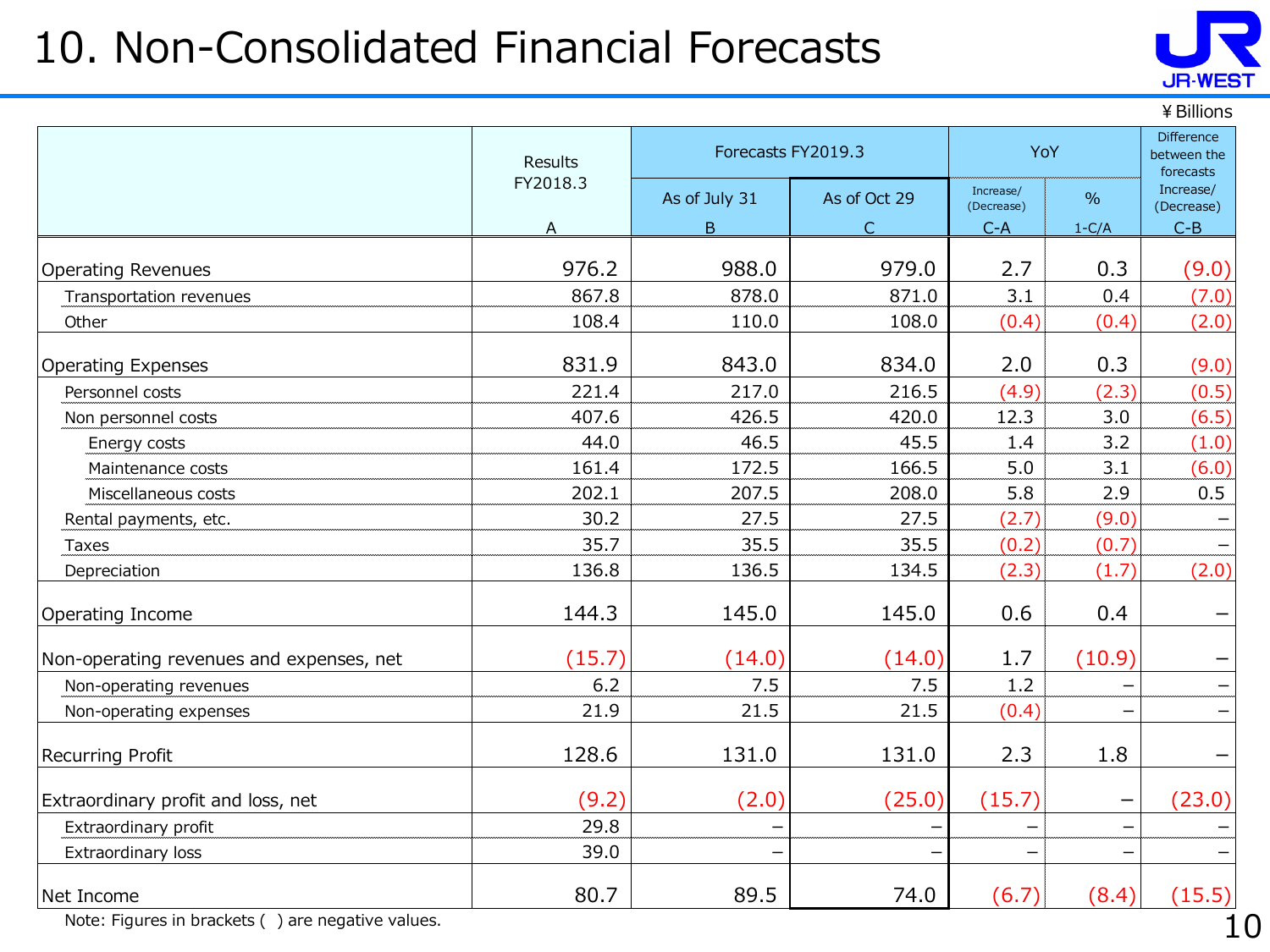# 11. Transportation Revenue Forecasts



¥Billions

|  | Forecasts FY2019.3                                  |       |                     |       |                                       |        |                                          |  |  |  |  |
|--|-----------------------------------------------------|-------|---------------------|-------|---------------------------------------|--------|------------------------------------------|--|--|--|--|
|  | Transportation                                      |       | Increase/(Decrease) | YoY   | Major factors                         |        | Difference from the<br>previous forecast |  |  |  |  |
|  | revenues                                            |       | Amount              | $\%$  |                                       | Amount | Increase/(Decrease)                      |  |  |  |  |
|  |                                                     |       |                     |       | Fundamental trend 1.4%                | 6.4    |                                          |  |  |  |  |
|  |                                                     |       |                     |       | Special factors                       |        |                                          |  |  |  |  |
|  |                                                     |       |                     |       | $\cdot$ Inbound                       | 1.8    |                                          |  |  |  |  |
|  | Shinkansen                                          | 455.5 | 7.7                 | 1.7   | ·Rebound from snow damage             | 0.9    | 0.7                                      |  |  |  |  |
|  |                                                     |       |                     |       | ·Northern Osaka Prefecture Earthquake | (0.4)  |                                          |  |  |  |  |
|  |                                                     |       |                     |       | ·The Heavy Rain Event of July 2018    | (2.1)  |                                          |  |  |  |  |
|  |                                                     |       |                     |       | ·Typhoon No.21 (Jebi), etc.           | 0.7    |                                          |  |  |  |  |
|  |                                                     |       |                     |       | etc.                                  |        |                                          |  |  |  |  |
|  |                                                     |       |                     |       | Fundamental trend (0.3%)              | (0.9)  |                                          |  |  |  |  |
|  |                                                     |       | (1.7)               |       | Special factors                       |        | (4.7)                                    |  |  |  |  |
|  | Kansai Urban<br>Area<br>(Kyoto-Osaka-<br>Kobe Area) |       |                     |       | $\cdot$ Inbound                       | 1.1    |                                          |  |  |  |  |
|  |                                                     |       |                     |       |                                       | 0.2    |                                          |  |  |  |  |
|  |                                                     | 307.3 |                     |       | $(0.6)$ · Rebound from snow damage    | 0.3    |                                          |  |  |  |  |
|  |                                                     |       |                     |       | ·Northern Osaka Prefecture Earthquake | (0.4)  |                                          |  |  |  |  |
|  |                                                     |       |                     |       | ·The Heavy Rain Event of July 2018    | (1.5)  |                                          |  |  |  |  |
|  |                                                     |       |                     |       | ·Typhoon No.21 (Jebi), etc.           | (1.4)  |                                          |  |  |  |  |
|  |                                                     |       |                     |       | etc.                                  |        |                                          |  |  |  |  |
|  |                                                     |       |                     |       | Fundamental trend (0.7%)              | (0.7)  | (3.0)                                    |  |  |  |  |
|  |                                                     |       |                     |       | Special factors                       |        |                                          |  |  |  |  |
|  |                                                     |       |                     |       | ·Inbound                              | 0.3    |                                          |  |  |  |  |
|  |                                                     |       |                     |       | ·Favorable demand during peak periods | 0.0    |                                          |  |  |  |  |
|  | Other<br>lines                                      | 108.1 | (2.9)               | (2.7) | Rebound from snow damage              | 0.5    |                                          |  |  |  |  |
|  |                                                     |       |                     |       | ·Northern Osaka Prefecture Earthquake | (0.1)  |                                          |  |  |  |  |
|  |                                                     |       |                     |       | ·The Heavy Rain Event of July 2018    | (2.7)  |                                          |  |  |  |  |
|  |                                                     |       |                     |       | ·Typhoon No.21 (Jebi), etc.           | (0.3)  |                                          |  |  |  |  |
|  | Conventional lines                                  |       |                     |       | etc.                                  |        |                                          |  |  |  |  |
|  |                                                     | 415.4 | (4.6)               | (1.1) |                                       |        | (7.7)                                    |  |  |  |  |
|  | Total                                               | 871.0 | 3.1                 | 0.4   |                                       |        | (7.0)                                    |  |  |  |  |

Note: Revenues from luggage transportation are omitted due to the small amount. Figures in brackets ( ) are negative values.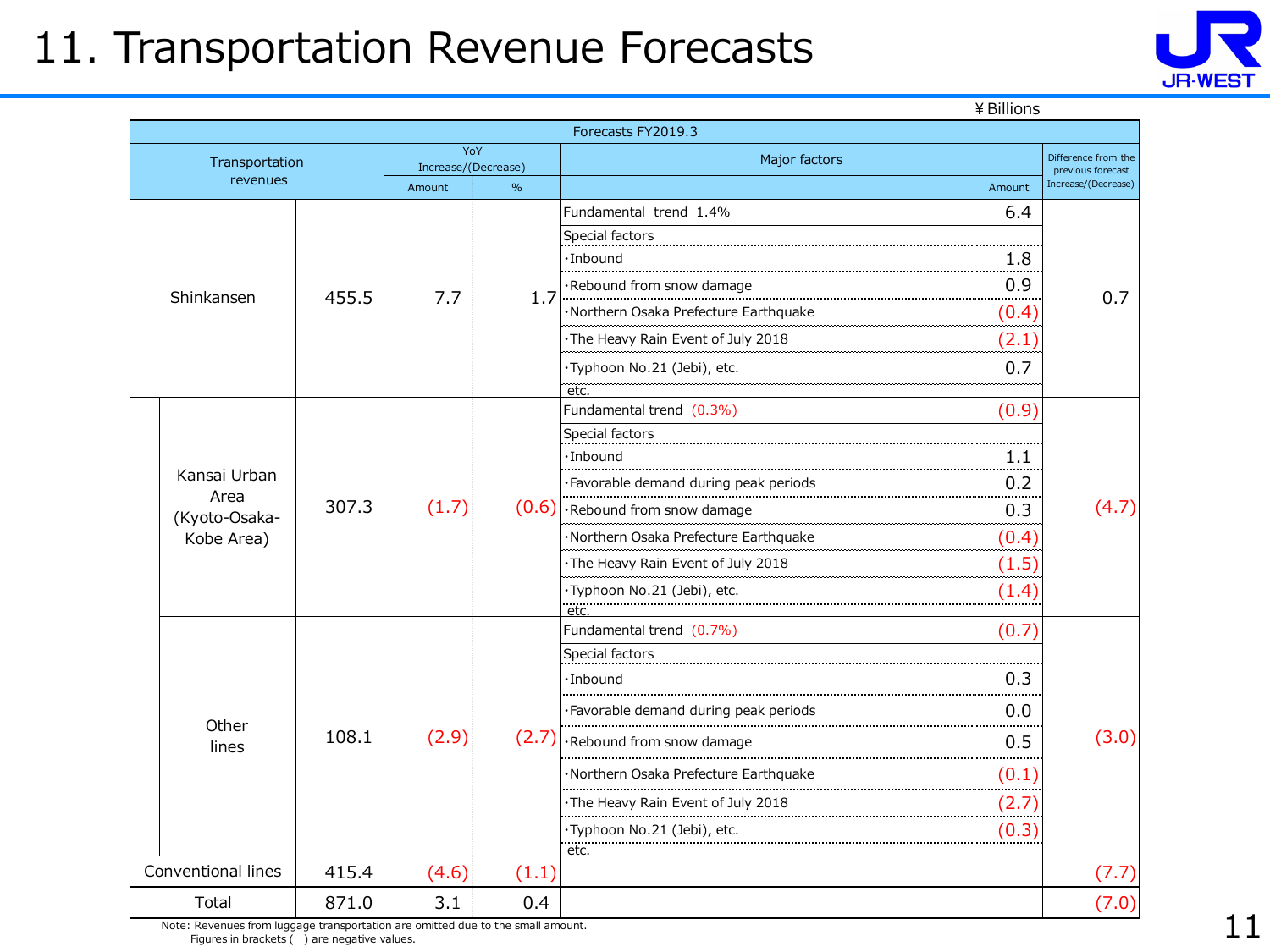#### 12. Operating Expenses Forecasts (Non-Consolidated) **JR-WEST**

¥Billions

|                                  |       | Forecasts FY2019.3                     |       |                                                                                                                              |                                                                 |  |  |
|----------------------------------|-------|----------------------------------------|-------|------------------------------------------------------------------------------------------------------------------------------|-----------------------------------------------------------------|--|--|
| Item                             |       | YoY<br>Increase/<br>$\%$<br>(Decrease) |       | Major factors (YoY)                                                                                                          | Difference from the<br>previous forecast<br>Increase/(Decrease) |  |  |
| Personnel costs                  | 216.5 | (4.9)                                  |       | $(2.3)$ · Difference in unit cost                                                                                            | (0.5)                                                           |  |  |
| Energy costs                     | 45.5  | 1.4                                    | 3.2   | · Increase in adjustment amount for fuel cost, etc.                                                                          | (1.0)                                                           |  |  |
| Maintenance<br>costs             | 166.5 | 5.0                                    | 3.1   | · Increase in removal works related to capital expenditures<br>· Increase in maintenance costs for structures, etc.          | (6.0)                                                           |  |  |
| Miscellaneous<br>costs           | 208.0 | 5.8                                    | 2.9   | Expenditure for the substitute bus services due to the torrential rains disaster<br>· Increase in system-related costs, etc. | 0.5                                                             |  |  |
| Rental Payments,<br>etc          | 27.5  | (2.7)                                  |       | $(9.0)$ · JR Tozai Line, etc.                                                                                                |                                                                 |  |  |
| Taxes                            | 35.5  | (0.2)                                  | (0.7) |                                                                                                                              | —                                                               |  |  |
| Depreciation and<br>amortization | 134.5 | (2.3)                                  |       | $(1.7)$ · Progress of depreciation and amortization, etc.                                                                    | (2.0)                                                           |  |  |
| Total                            | 834.0 | 2.0                                    | 0.3   |                                                                                                                              | (9.0)                                                           |  |  |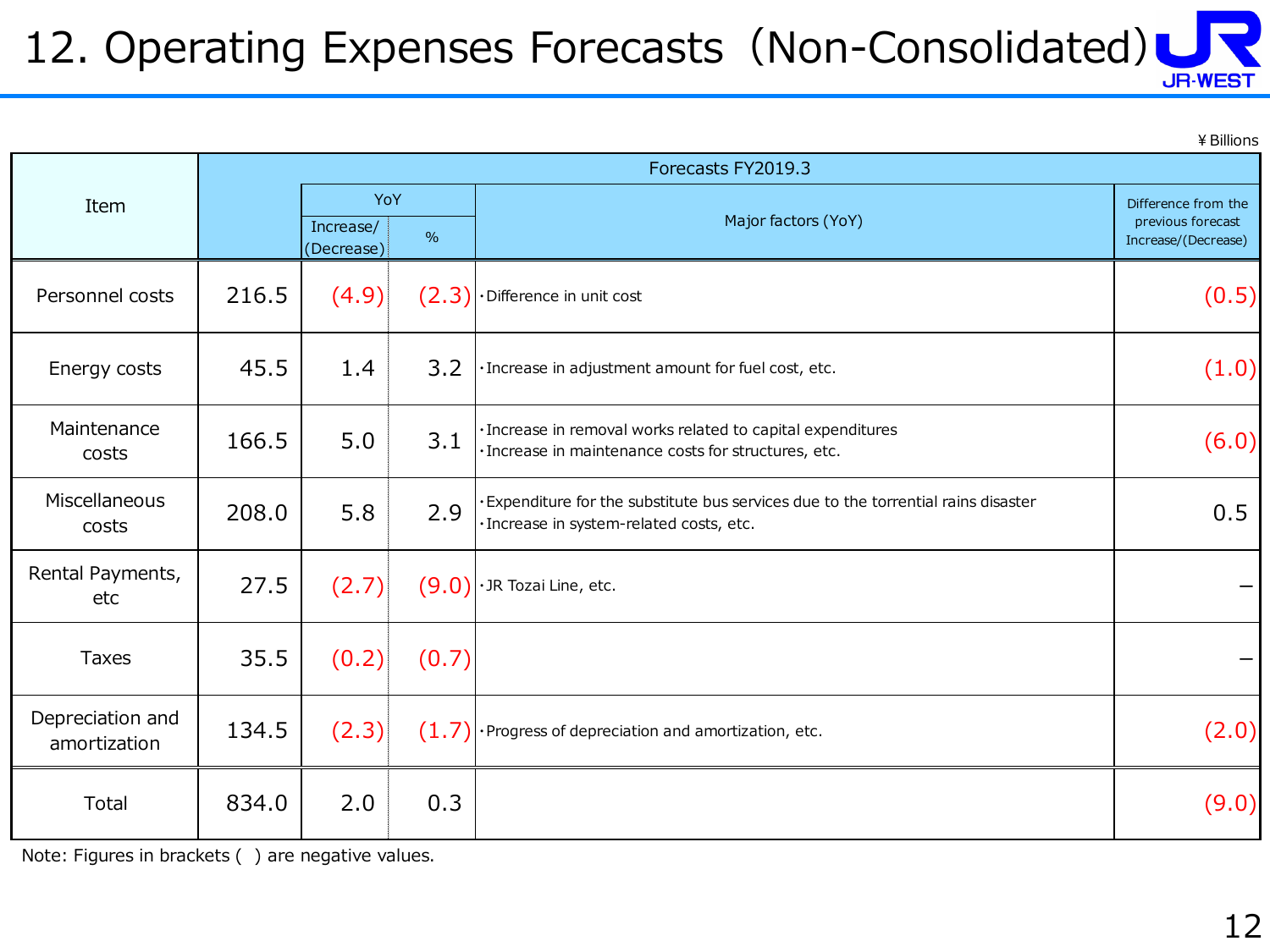# 13. Consolidated Financial Forecasts



¥Billions

|                                          | Results                   | Forecasts FY2018.3 |              | YoY                     |               | <b>Difference</b><br>between the<br>forecasts |  |
|------------------------------------------|---------------------------|--------------------|--------------|-------------------------|---------------|-----------------------------------------------|--|
|                                          | FY2017.3                  | As of July 28      | As of Oct 30 | Increase/<br>(Decrease) | $\frac{0}{0}$ | Increase/<br>(Decrease)                       |  |
|                                          | $\boldsymbol{\mathsf{A}}$ | B                  | $\mathsf{C}$ | $C-A$                   | $1-C/A$       | $C-B$                                         |  |
| <b>Operating Revenues</b>                | 1,500.4                   | 1,525.5            | 1,516.5      | 16.0                    | 1.1           | (9.0)                                         |  |
| <b>Operating Expenses</b>                | 1,309.0                   | 1,338.0            | 1,329.0      | 19.9                    | 1.5           | (9.0)                                         |  |
| Operating Income                         | 191.3                     | 187.5              | 187.5        | (3.8)                   | (2.0)         |                                               |  |
| Non-operating revenues and expenses, net | (13.5)                    | (13.5)             | (13.5)       | 0.0                     | (0.6)         |                                               |  |
| Non-operating revenues                   | 9.0                       | 8.6                | 8.6          | (0.4)                   |               |                                               |  |
| Non-operating expenses                   | 22.6                      | 22.1               | 22.1         | (0.5)                   |               |                                               |  |
| Recurring Profit                         | 177.7                     | 174.0              | 174.0        | (3.7)                   | (2.1)         |                                               |  |
| Extraordinary profit and loss, net       | (7.1)                     | (7.0)              | (30.0)       | (22.8)                  |               | (23.0)                                        |  |
| Extraordinary profit                     | 32.8                      |                    |              |                         |               |                                               |  |
| Extraordinary loss                       | 39.9                      |                    |              |                         |               |                                               |  |
| Profit attributable to owners of parent  | 110.4                     | 111.0              | 95.5         | (14.9)                  | (13.6)        | (15.5)                                        |  |
| Net income per share(¥)                  | 570.72                    | 573.33             | 495.68       |                         |               |                                               |  |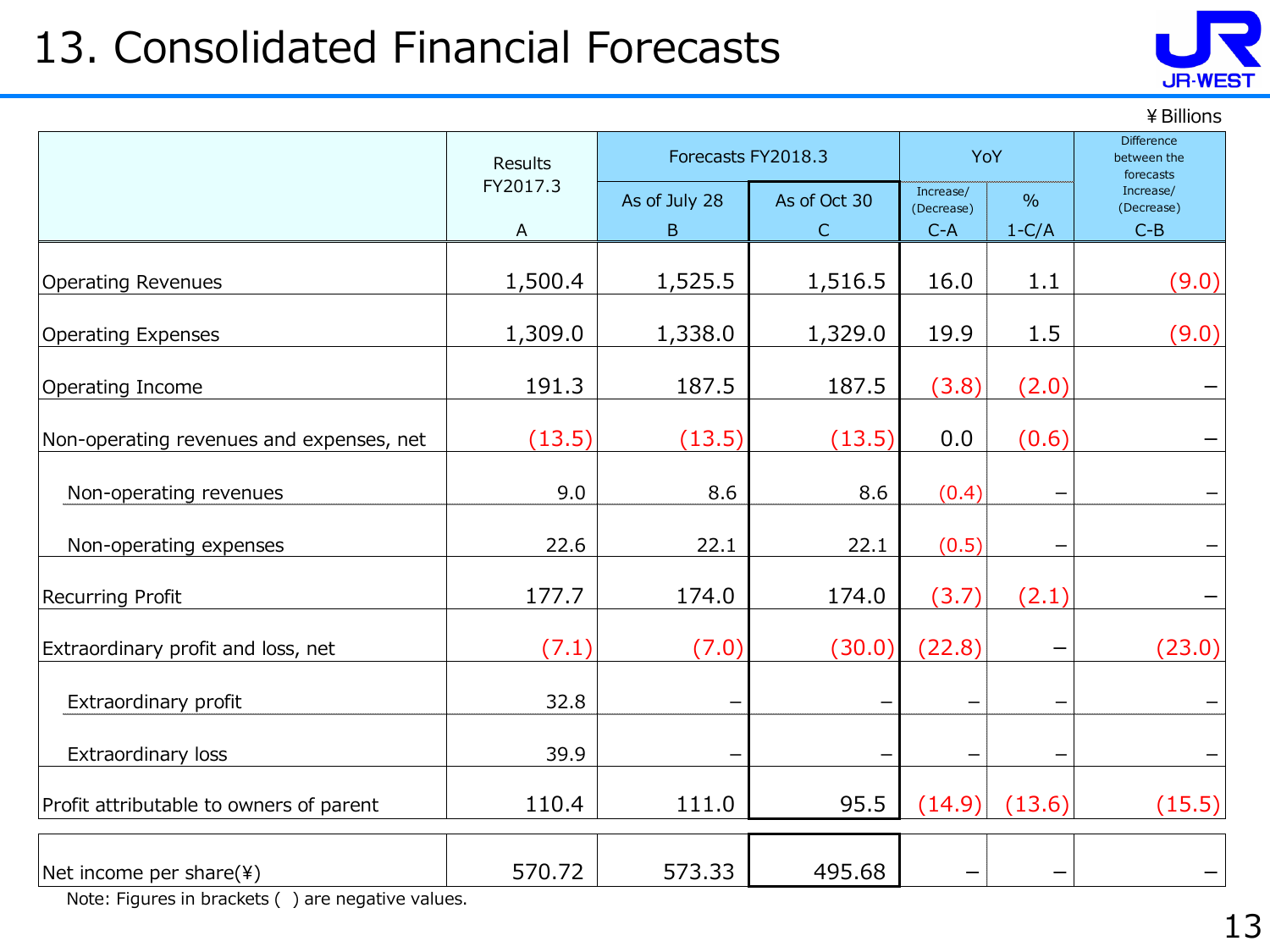# 14. Consolidated Financial Forecasts (Segment Information)



 $\angle$  Rillions

|                                                                | Results       |                              | Forecasts FY2019.3 | YoY                              |                          | <b>Difference</b><br>between the<br>forecasts |
|----------------------------------------------------------------|---------------|------------------------------|--------------------|----------------------------------|--------------------------|-----------------------------------------------|
|                                                                | FY2018.3<br>A | As of July 31<br>$\mathsf B$ | As of Oct 29<br>C  | Increase/<br>(Decrease)<br>$C-A$ | $\frac{0}{0}$<br>$1-C/A$ | Increase/<br>(Decrease)<br>$C-B$              |
|                                                                | 1,500.4       | 1,525.5                      | 1,516.5            | 16.0                             | 1.1                      | (9.0)                                         |
| Operating Revenues*1                                           |               |                              |                    |                                  |                          |                                               |
| Transportation                                                 | 950.8         | 962.0                        | 953.0              | 2.1                              | 0.2                      | (9.0)                                         |
| Retail                                                         | 239.8         | 244.8                        | 244.8              | 4.9                              | 2.1                      |                                               |
| Sales of goods and food services                               | 161.7         | 167.0                        | 167.0              | 5.2                              | 3.3                      |                                               |
| [Accommodation-oriented budget hotels](restated) <sup>*2</sup> | [11.6]        | [12.7]                       | [12.7]             | [1.0]                            | [9.0]                    |                                               |
| Department stores                                              | 70.1          | 69.1                         | 69.1               | (1.0)                            | (1.4)                    |                                               |
| Real estate                                                    | 139.6         | 147.8                        | 147.8              | 8.1                              | 5.8                      | $\overline{\phantom{0}}$                      |
| Shopping center                                                | 59.6          | 60.7                         | 60.7               | 1.0                              | 1.8                      |                                               |
| Real estate lease and sale                                     | 78.1          | 85.1                         | 85.1               | 6.9                              | 9.0                      | -                                             |
| [Real estate sale](restated)                                   | [35.0]        | [40.7]                       | [40.7]             | [5.7]                            | [16.4]                   |                                               |
| Other businesses                                               | 170.0         | 170.9                        | 170.9              | 0.8                              | 0.5                      |                                               |
| Hotel                                                          | 35.6          | 36.1                         | 36.1               | 0.4                              | 1.3                      |                                               |
| Nippon Travel Agency                                           | 41.3          | 41.9                         | 39.9               | (1.4)                            | (3.5)                    | (2.0)                                         |
| Operating Income <sup>*1</sup>                                 | 191.3         | 187.5                        | 187.5              | (3.8)                            | (2.0)                    |                                               |
| Transportation                                                 | 130.3         | 130.6                        | 130.6              | 0.2                              | 0.2                      |                                               |
| Retail                                                         | 7.2           | 5.7                          | 5.7                | (1.5)                            | (21.9)                   | —                                             |
| Sales of goods and food services                               | 6.0           | 4.4                          | 4.4                | (1.6)                            | (27.7)                   |                                               |
| Department stores                                              | 0.9           | 1.0                          | 1.0                | 0.0                              | 1.1                      |                                               |
| Real estate                                                    | 35.7          | 33.4                         | 33.4               | (2.3)                            | (6.7)                    |                                               |
| Shopping center                                                | 8.7           | 8.5                          | 8.5                | (0.2)                            | (2.5)                    | $\overline{\phantom{0}}$                      |
| Real estate lease and sale                                     | 17.3          | 15.6                         | 15.6               | (1.7)                            | (10.3)                   |                                               |
| Other businesses                                               | 19.9          | 21.1                         | 21.1               | 1.1                              | 5.7                      | —                                             |
| Hotel                                                          | 1.9           | 1.4                          | 1.4                | (0.5)                            | (29.5)                   |                                               |
| Nippon Travel Agency                                           | 0.2           | 0.3                          | 0.3                | 0.0                              | 9.6                      | $\qquad \qquad \qquad$                        |

Note: Figures in brackets ( ) are negative values.

\*1 The breakdowns of operating revenues and operating income by each segment are the sums of those of major subsidiaries.

\*2 Figures in brackets 【 】 are the sales of accommodation-oriented budget hotel, "VIA INN", sales, excluding Shimonoseki (non-consolidated), Asakusa (other business segment), and Hiroshima Kanayamacho (other business segment) locations.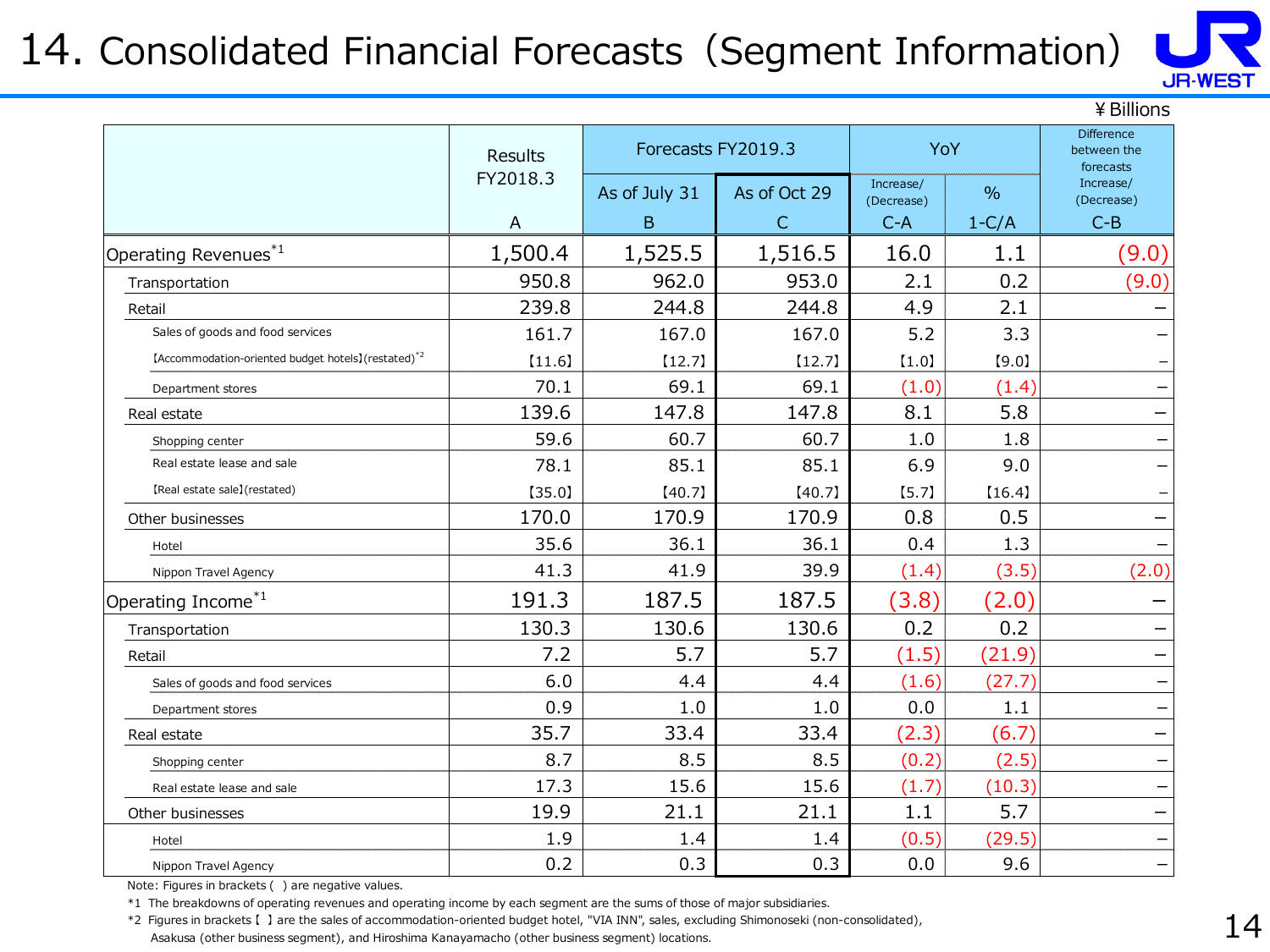| JR-WEST |  |
|---------|--|

\ Billions

|                         |                               | Forecasts FY2019.3                              |       |                     |                                                                 |                                                                              |       |
|-------------------------|-------------------------------|-------------------------------------------------|-------|---------------------|-----------------------------------------------------------------|------------------------------------------------------------------------------|-------|
|                         |                               | YoY<br>Increase/<br>$\frac{9}{6}$<br>(Decrease) |       | Major factors (YoY) | Difference from the<br>previous forecast<br>Increase/(Decrease) |                                                                              |       |
|                         | Sales of goods                | <b>Operating Revenues</b>                       | 167.0 | 5.2                 |                                                                 | $3.3$ $\cdot$ New opening of Seven-Eleven allied stores, etc.                |       |
| Retail                  | and food services             | Operating Income                                | 4.4   | (1.6)               | (27.7)                                                          | ·Accommodation-oriented hotel opening expenses, etc.                         |       |
|                         | Department stores             | <b>Operating Revenues</b>                       | 69.1  | (1.0)               |                                                                 | $(1.4)$ · Partial closure due to renovation works, etc.                      |       |
|                         |                               | Operating Income                                | 1.0   | 0.0                 | 1.1                                                             |                                                                              |       |
|                         | Shopping center               | <b>Operating Revenues</b>                       | 60.7  | 1.0                 |                                                                 | $1.8$ . Hiroshima ekie opening full-year contribution, etc.                  |       |
| Real estate             |                               | Operating Income                                | 8.5   | (0.2)               | (2.5)                                                           |                                                                              |       |
|                         | Real estate lease<br>and sale | <b>Operating Revenues</b>                       | 85.1  | 6.9                 | 9.0                                                             | ·Increase in number of residences sold, opening of lease<br>properties, etc. |       |
|                         |                               | Operating Income                                | 15.6  | (1.7)               | (10.3)                                                          | ·Lease properties new opening expenses, etc.                                 |       |
|                         | Hotel                         | <b>Operating Revenues</b>                       | 36.1  | 0.4                 | 1.3                                                             |                                                                              |       |
| <b>Other Businesses</b> |                               | Operating Income                                | 1.4   | (0.5)               | (29.5)                                                          |                                                                              |       |
|                         | Nippon travel agency          | <b>Operating Revenues</b>                       | 39.9  | (1.4)               | (3.5)                                                           | . Weak trends in sales of domestic travels, etc.                             | (2.0) |
|                         |                               | Operating Income                                | 0.3   | 0.0                 | 9.6                                                             |                                                                              |       |

Note: Figures in brackets ( ) are negative values.

 $*$  Operating revenues are the revenues from third parties ( = customers).

The breakdowns of operating revenues by each segment are the sums of revenues of major subsidiaries.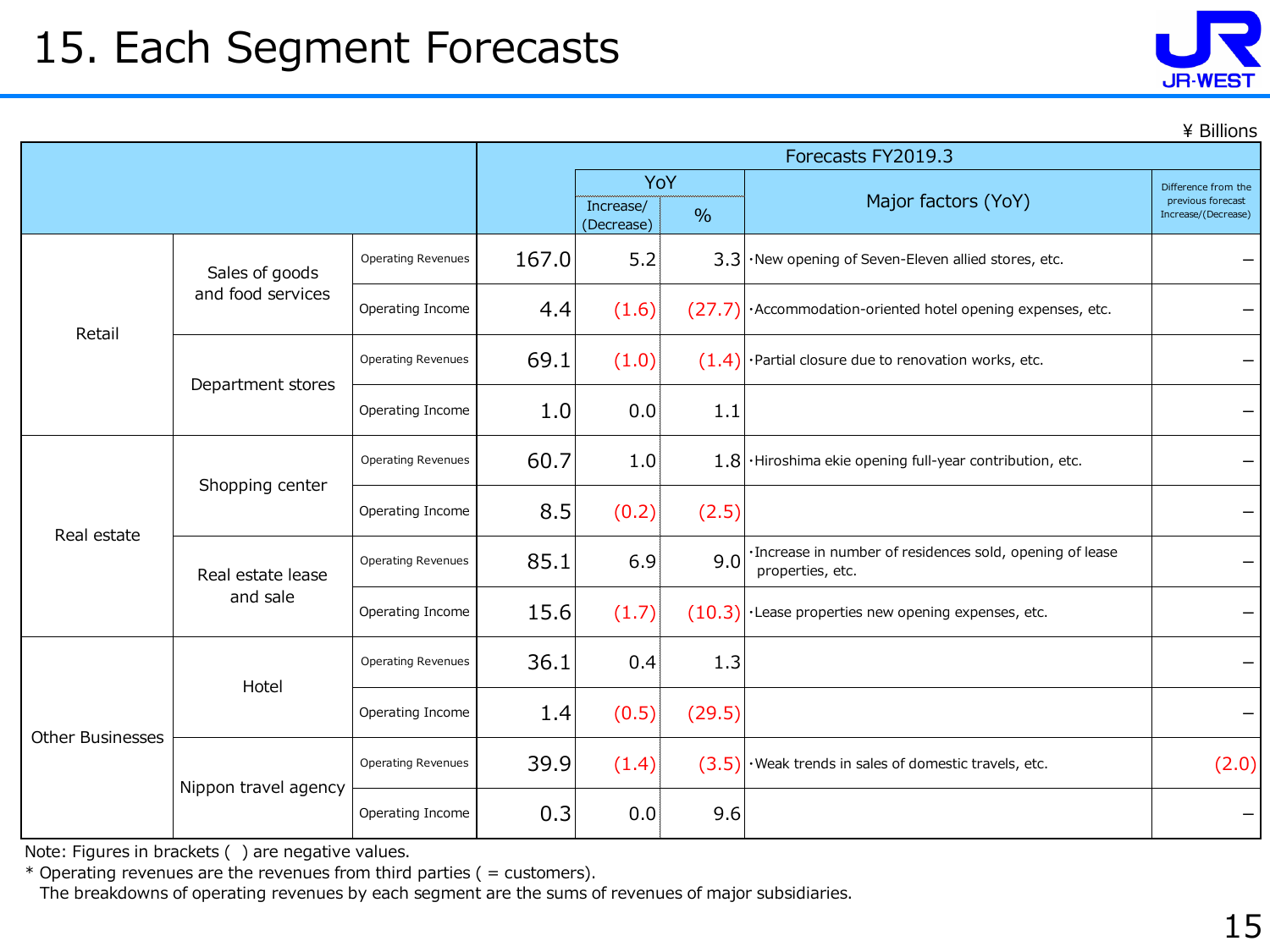

Persons, ¥ Billions

|                                                      | 6 months ended<br>Sep 30, 2017 | 6 months ended<br>Sep 30, 2018 | <b>Results</b><br>FY2018.3 | <b>Forecasts</b><br>FY2019.3<br>As of Oct 29 |
|------------------------------------------------------|--------------------------------|--------------------------------|----------------------------|----------------------------------------------|
| ROA (%, Consolidated) *1                             | 3.7                            | 3.7                            | 6.3                        | 6.0                                          |
| ROE (%, Consolidated)                                | 7.0                            | 5.4                            | 11.3                       | 9.1                                          |
| EBITDA (Consolidated) <sup>*2</sup>                  | 191.6                          | 192.0                          | 356.1                      | 353.2                                        |
| Depreciation (Consolidated)                          | 79.8                           | 78.1                           | 163.5                      | 164.5                                        |
| Capital Expenditures<br>(Consolidated, own fund)     | 59.3                           | 79.4                           | 169.4                      | 272.0                                        |
| Capital Expenditures<br>(Non-consolidated, own fund) | 41.7                           | 60.4                           | 127.8                      | 210.0                                        |
| Safety related capital expenditure                   | 28.4                           | 38.4                           | 83.2                       | 127.0                                        |
| Dividends per share $(*)$                            | 80                             | 87.5                           | 160                        | 175                                          |

|                                       | 6 months ended<br>Sep 30, 2017 |        |        | 6 months ended<br>Sep 30, 2018 |        | <b>Results</b><br>FY2018.3 | <b>Forecasts</b><br>FY2019.3<br>As of Oct 29                                                                                          |               |
|---------------------------------------|--------------------------------|--------|--------|--------------------------------|--------|----------------------------|---------------------------------------------------------------------------------------------------------------------------------------|---------------|
|                                       |                                |        |        |                                |        |                            | Consolidated   Non-Consolidated   Consolidated   Non-Consolidated   Consolidated   Non-Consolidated   Consolidated   Non-Consolidated |               |
| No. of employees at the end of period | 47,814                         | 25,381 | 48,219 | 24,976                         | 47,869 | 25,291                     |                                                                                                                                       |               |
| Financial Expenses, net               | (10.1)                         | (9.6)  | (9.1)  | (8.1)                          | (20.2) | (19.6)                     | (19.3)                                                                                                                                | (17.6)        |
| Interest and dividend income          | 0.3                            | 0.8    | 0.7    | 1.8                            | 0.7    | 1.2                        | 0.7                                                                                                                                   | $2.2^{\circ}$ |
| Interest expenses                     | 10.5                           | 10.4   | 9.9    | 9.9                            | 20.9   | 20.8                       | 20.0                                                                                                                                  | 19.9          |

Note: Figures in brackets ( ) are negative values.

\*1 Figures at the end of FY2018.3 have been retroactively adjusted due to the application of "Partial Amendments to Accounting Standard for Tax Effect Accounting"

 $*2$  EBITDA = Operating Income + Depreciation + Amortization of goodwill